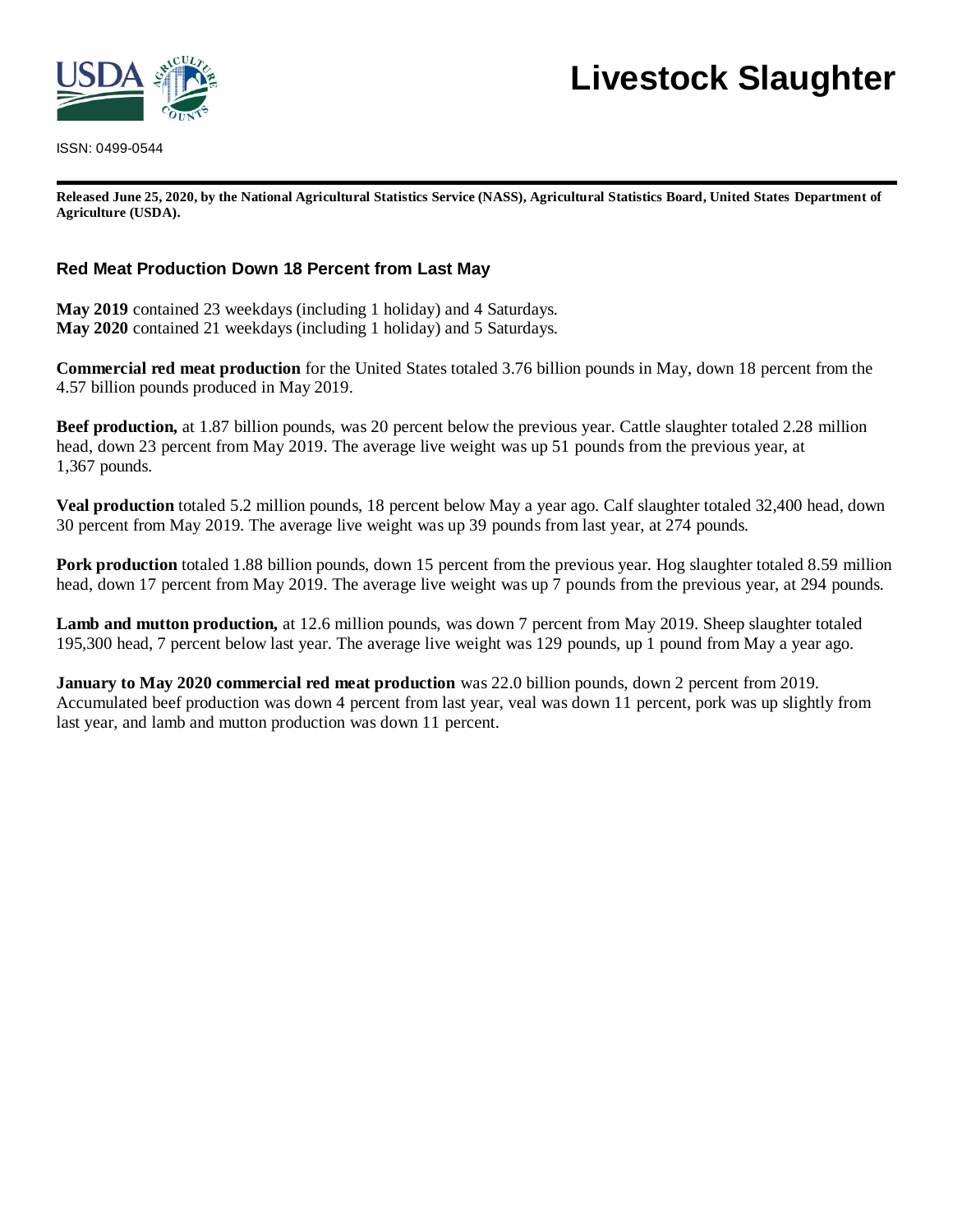**This page intentionally left blank.**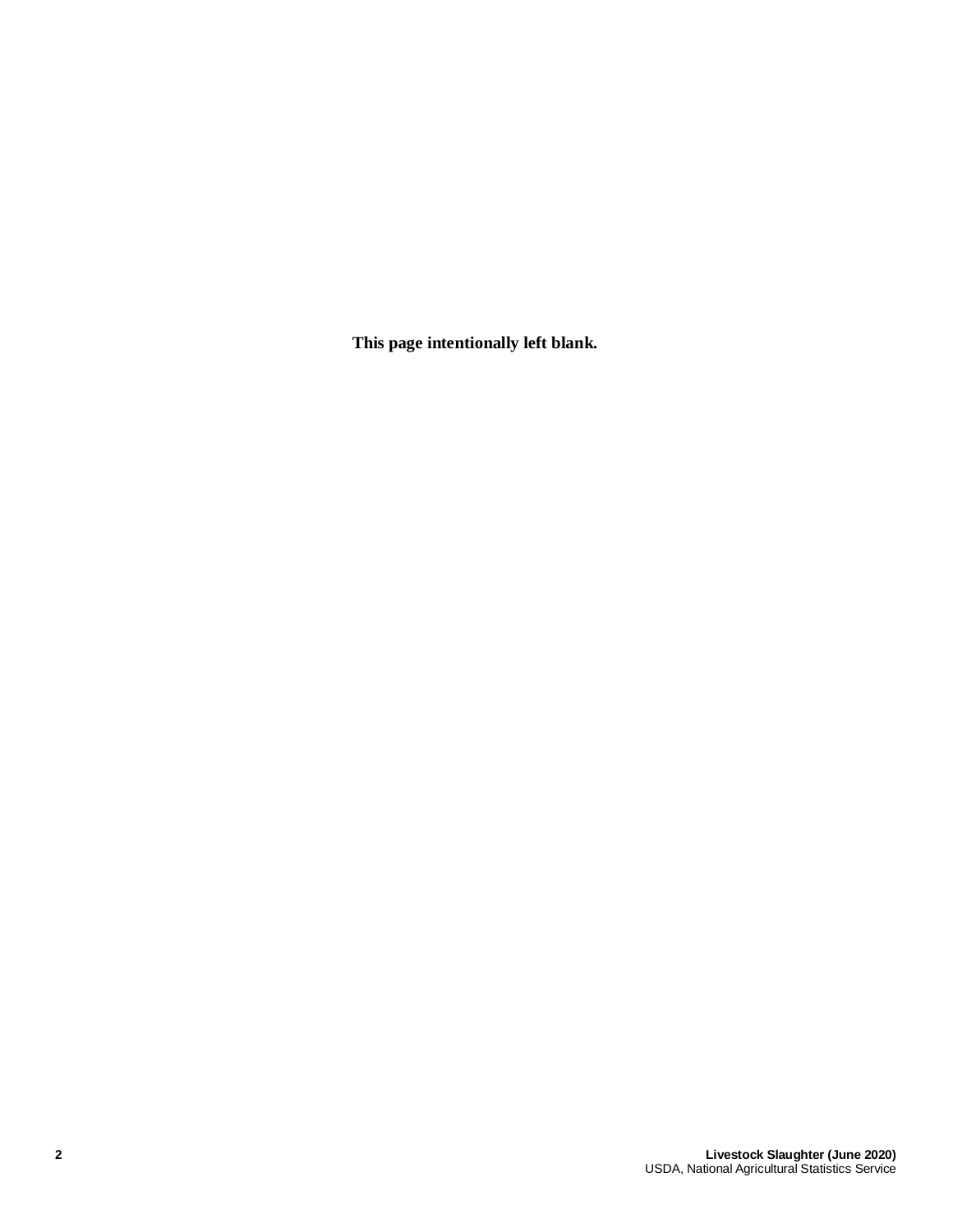#### **Contents**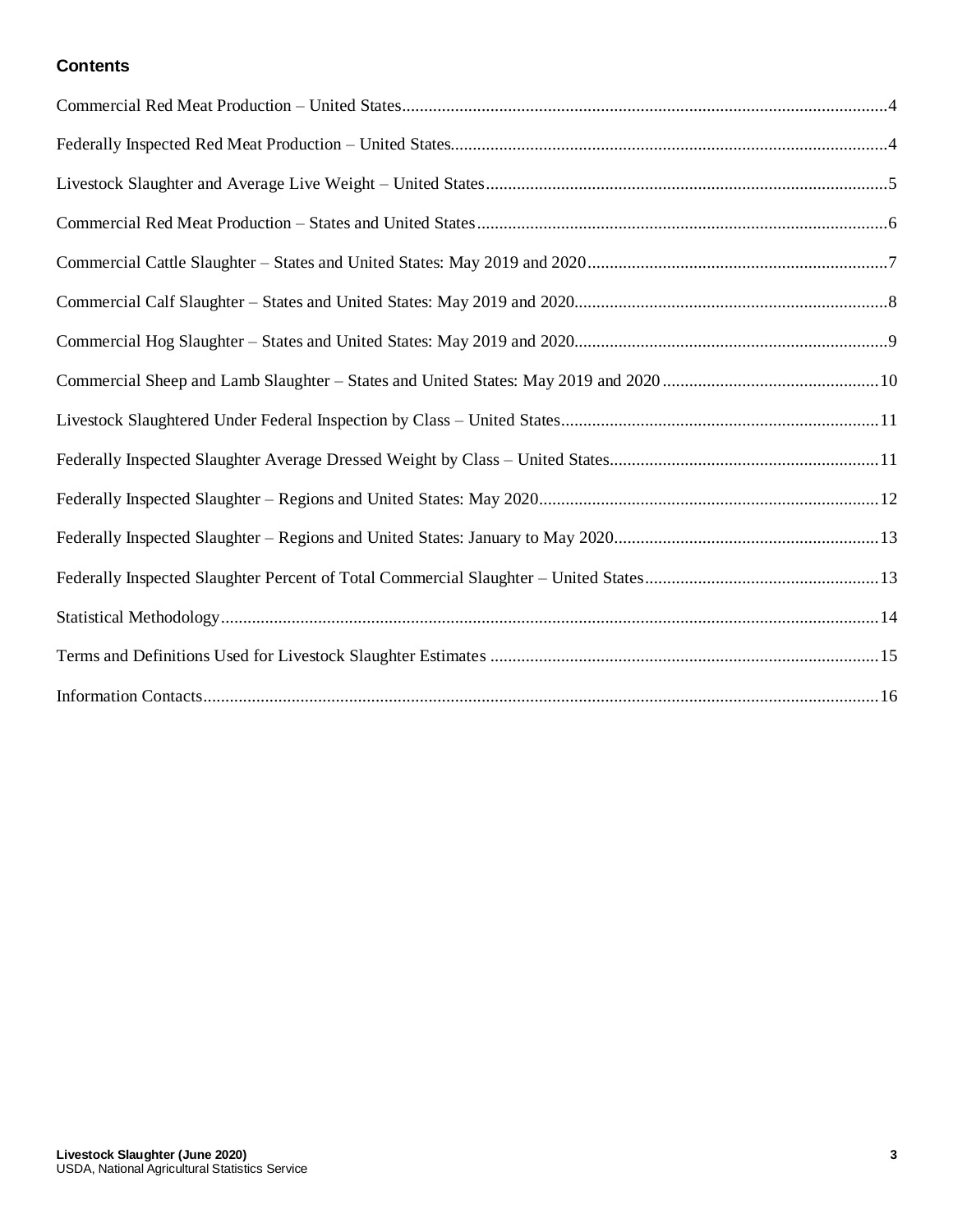# **Commercial Red Meat Production – United States**

[Totals, accumulated totals, and percentages based on unrounded data]

|                 | May                 | April               | May                 |             | May 2020 as % of | January to May       |                     |                      |  |
|-----------------|---------------------|---------------------|---------------------|-------------|------------------|----------------------|---------------------|----------------------|--|
| Type            | 2019                | 2020                | 2020                | Mav<br>2019 | April<br>2020    | 2020<br>2019         |                     | 2020 as %<br>of 2019 |  |
|                 | (million<br>pounds) | (million<br>pounds) | (million<br>pounds) | (percent)   | (percent)        | (million)<br>pounds) | (million<br>pounds) | (percent)            |  |
| <b>Beef</b>     | 2,328.0             | 1,815.4             | 1,865.1             | 80          | 103              | 11,003.6             | 10,609.5            | 96                   |  |
| Veal            | 6.3                 | 4.8                 | 5.2                 | 82          | 107              | 30.7                 | 27.2                | 89                   |  |
| Pork            | 2,218.9             | 2,030.8             | 1,878.0             | 85          | 92               | 11,325.8             | 11,334.8            | 100                  |  |
| Lamb and mutton | 13.5                | 11.1                | 12.6                | 93          | 114              | 65.4                 | 58.5                | 89                   |  |
|                 |                     |                     |                     |             |                  |                      |                     |                      |  |
| Total red meat  | 4,566.6             | 3,862.2             | 3,760.8             | 82          | 97               | 22.425.5             | 22,030.1            | 98                   |  |

# **Federally Inspected Red Meat Production – United States**

[Totals, accumulated totals, and percentages based on unrounded data]

| Type                    | Mav                 | April               | May                 |             | May 2020 as % of | January to May       |                     |                      |  |
|-------------------------|---------------------|---------------------|---------------------|-------------|------------------|----------------------|---------------------|----------------------|--|
|                         | 2019                | 2020                | 2020                | Mav<br>2019 | April<br>2020    | 2019                 | 2020                | 2020 as %<br>of 2019 |  |
|                         | million)<br>pounds) | million)<br>pounds) | (million<br>pounds) | (percent)   | (percent)        | (million)<br>pounds) | (million<br>pounds) | (percent)            |  |
| <b>Beef</b><br><br>Veal | 2,300.9<br>6.2      | 1,782.0<br>4.6      | 1,827.6<br>5.0      | 79<br>81    | 103<br>108       | 10,864.4<br>30.0     | 10,449.7<br>26.5    | 96<br>88             |  |
| Pork                    | 2,208.9             | 2,019.4             | 1,863.8             | 84          | 92               | 11,273.5             | 11,278.4            | 100                  |  |
| Lamb and mutton         | 12.1                | 9.9                 | 11.3                | 93          | 114              | 59.4                 | 53.0                | 89                   |  |
| Total red meat          | 4,528.0             | 3,815.9             | 3,707.7             | 82          | 97               | 22.227.3             | 21,807.6            | 98                   |  |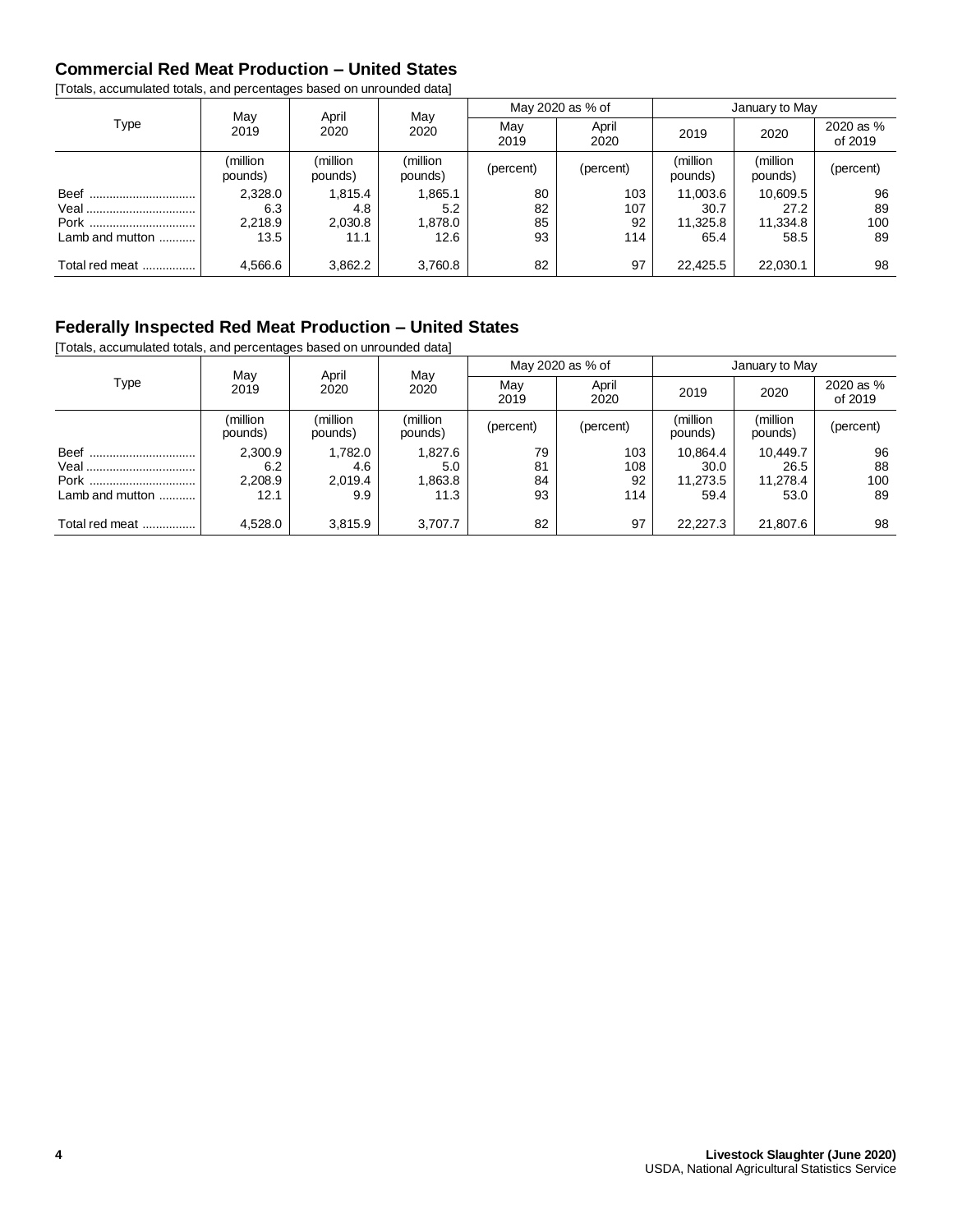# **Livestock Slaughter and Average Live Weight – United States**

[Totals, accumulated totals, and percentages based on unrounded data]

|                                                    |                |                |                | May                  |                | January to May |                      |
|----------------------------------------------------|----------------|----------------|----------------|----------------------|----------------|----------------|----------------------|
| Species                                            | May<br>2019    | April<br>2020  | May<br>2020    | 2020 as %<br>of 2019 | 2019           | 2020           | 2020 as %<br>of 2019 |
|                                                    |                |                |                | (percent)            |                |                | (percent)            |
| Cattle                                             |                |                |                |                      |                |                |                      |
| Number of head                                     |                |                |                |                      |                |                |                      |
| Federally inspected  1,000                         | 2,899.9        | 2,189.1        | 2,222.5        | 77                   | 13,500.1       | 12,679.5       | 94                   |
|                                                    | 39.1           | 50.0           | 55.0           | 141                  | 202.7          | 236.3          | 117                  |
| Commercial  1,000                                  | 2,938.9        | 2,239.1        | 2,277.5        | 77                   | 13,702.8       | 12,915.8       | 94                   |
| Average live weight                                |                |                |                |                      |                |                |                      |
| Federally inspected  pounds                        | 1,317<br>1,205 | 1,357<br>1,188 | 1,371<br>1,197 | 104<br>99            | 1,341<br>1,195 | 1,372<br>1,192 | 102<br>100           |
| Commercial  pounds                                 | 1,316          | 1,353          | 1,367          | 104                  | 1,339          | 1,369          | 102                  |
|                                                    |                |                |                |                      |                |                |                      |
| Calves                                             |                |                |                |                      |                |                |                      |
| Number of head                                     |                |                |                |                      |                |                |                      |
| Federally inspected  1,000                         | 45.5           | 32.6           | 31.7           | 70                   | 233.8          | 195.0          | 83                   |
|                                                    | 0.7            | 0.9            | 0.7            | 106                  | 3.4            | 3.8            | 113                  |
| Commercial  1,000                                  | 46.2           | 33.5           | 32.4           | 70                   | 237.1          | 198.8          | 84                   |
| Average live weight<br>Federally inspected  pounds | 233            | 249            | 272            | 116                  | 223            | 236            | 106                  |
|                                                    | 364            | 364            | 394            | 108                  | 362            | 367            | 101                  |
| Commercial  pounds                                 | 235            | 252            | 274            | 117                  | 225            | 239            | 106                  |
|                                                    |                |                |                |                      |                |                |                      |
| Hogs                                               |                |                |                |                      |                |                |                      |
| Number of head                                     |                |                |                |                      |                |                |                      |
| Federally inspected  1,000                         | 10,301.3       | 9,352.8        | 8,516.3        | 83                   | 52,529.5       | 52,182.3       | 99                   |
|                                                    | 54.7           | 59.2           | 71.6           | 131                  | 277.6          | 295.7          | 107                  |
| Commercial  1,000                                  | 10,356.0       | 9,412.0        | 8,587.8        | 83                   | 52,807.2       | 52,478.0       | 99                   |
| Average live weight<br>Federally inspected  pounds | 287            | 290            | 294            | 102                  | 287            | 290            | 101                  |
|                                                    | 249            | 265            | 271            | 109                  | 258            | 262            | 101                  |
| Commercial  pounds                                 | 287            | 289            | 294            | 102                  | 287            | 290            | 101                  |
|                                                    |                |                |                |                      |                |                |                      |
| Sheep and lambs                                    |                |                |                |                      |                |                |                      |
| Number of head                                     |                |                |                |                      |                |                |                      |
| Federally inspected  1,000                         | 182.0          | 154.1          | 166.6          | 91                   | 868.6          | 789.5          | 91                   |
|                                                    | 28.0           | 26.7           | 28.7           | 103                  | 123.4<br>992.0 | 120.4          | 98<br>92             |
| Commercial  1,000<br>Average live weight           | 210.0          | 180.8          | 195.3          | 93                   |                | 910.0          |                      |
| Federally inspected  pounds                        | 132            | 128            | 135            | 102                  | 136            | 134            | 98                   |
|                                                    | 101            | 93             | 95             | 94                   | 99             | 95             | 95                   |
| Commercial  pounds                                 | 128            | 123            | 129            | 101                  | 132            | 129            | 98                   |
|                                                    |                |                |                |                      |                |                |                      |
| Goats                                              |                |                |                |                      |                |                |                      |
| Number of head                                     |                |                |                |                      |                |                |                      |
| Federally inspected  1,000                         | 49.3           | 36.1           | 39.9           | 81                   | 217.8          | 201.2          | 92                   |
| Commercial  1,000                                  | 10.7<br>59.9   | 7.3<br>43.4    | 7.9<br>47.8    | 74<br>80             | 47.7<br>265.5  | 41.7<br>242.9  | 88<br>91             |
| Average live weight                                |                |                |                |                      |                |                |                      |
| Federally inspected  pounds                        | 64             | 64             | 64             | 99                   | 65             | 64             | 99                   |
|                                                    | 84             | 86             | 87             | 103                  | 82             | 85             | 103                  |
| Commercial  pounds                                 | 68             | 68             | 67             | 100                  | 68             | 68             | 100                  |
|                                                    |                |                |                |                      |                |                |                      |
| <b>Bison</b>                                       |                |                |                |                      |                |                |                      |
| Number of head                                     |                |                |                |                      |                |                |                      |
| Federally inspected  1,000                         | 4.6<br>0.4     | 5.4<br>0.2     | 5.7<br>0.2     | 123<br>45            | 22.5<br>2.6    | 26.3<br>2.5    | 117<br>96            |
| Commercial  1,000                                  | 5.0            | 5.6            | 5.9            | 116                  | 25.1           | 28.8           | 115                  |
|                                                    |                |                |                |                      |                |                |                      |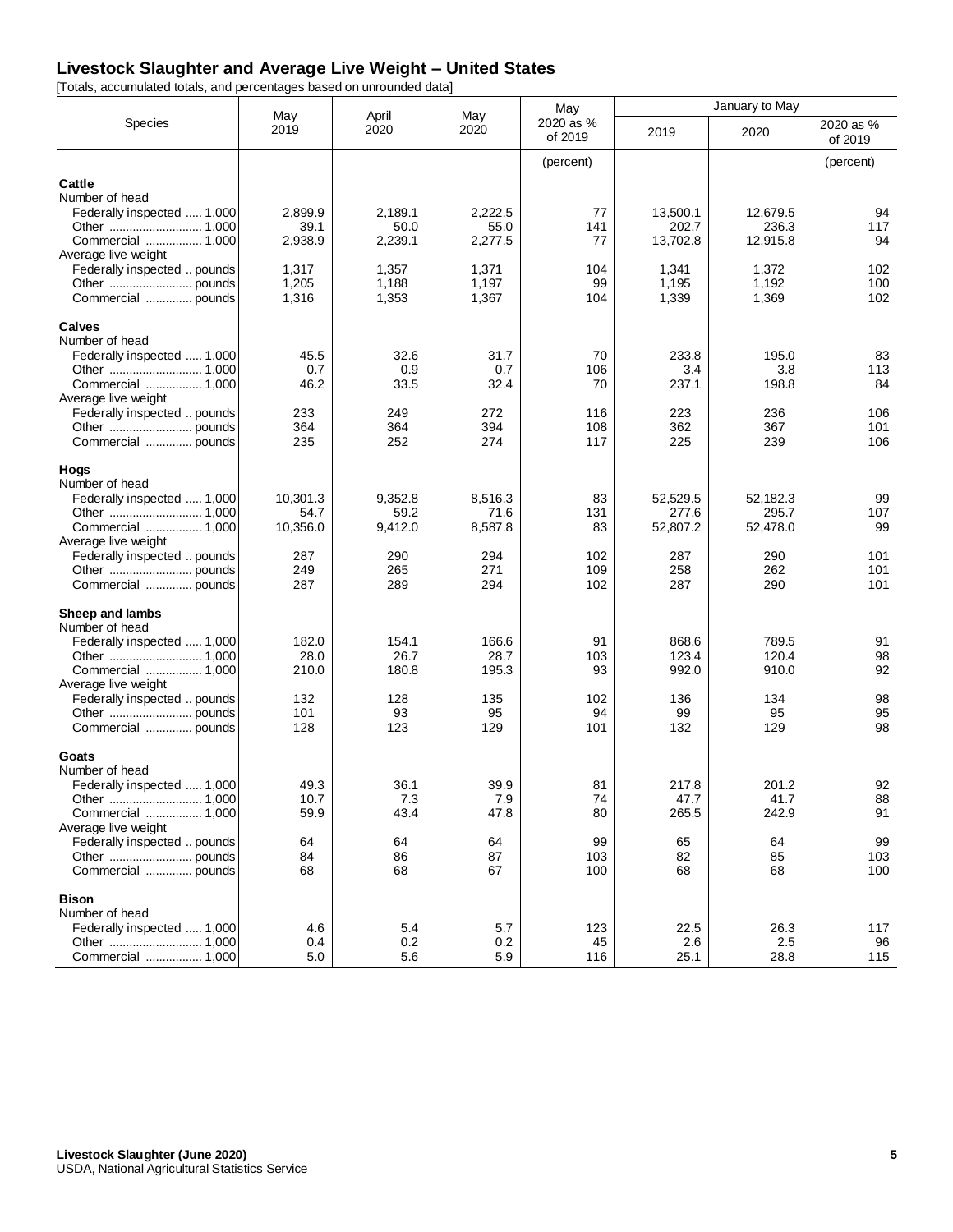#### **Commercial Red Meat Production – States and United States**

[Includes total beef, veal, pork, lamb, and mutton. Totals and percentages based on unrounded data]

| (million pounds)<br>(million pounds)<br>(million pounds)<br>(percent)<br>0.9<br>0.7<br>1.0<br>(Y)<br>0.1<br>0.1<br>27.2<br>39.3<br>39.6<br>0.3<br>0.5<br>0.6<br>132.5<br>145.7<br>147.3<br>180.0<br>90.4<br>154.6<br>3.3<br>2.4<br>3.1<br>3.1<br>3.1<br>4.4<br>14.2<br>16.1<br>14.9<br>0.9<br>0.8<br>0.8<br>29.6<br>28.7<br>31.1<br>283.8<br>249.6<br>253.2<br>115.1<br>118.1<br>148.4<br>689.1<br>618.4<br>606.8<br>518.6<br>391.1<br>421.9<br>46.1<br>50.7<br>46.5<br>0.4<br>0.4<br>0.6<br>88.7<br>83.8<br>93.5<br>228.3<br>191.7<br>180.8<br>0.6<br>0.6<br>0.7<br>148.2<br>163.7<br>117.7<br>2.1<br>1.9<br>1.5<br>685.6<br>548.7<br>462.3<br>0.1<br>0.1<br>0.1<br>93<br>2.4<br>2.8<br>3.1<br>128<br>4.1<br>2.9<br>3.6<br>162<br>0.3<br>0.5<br>0.5<br>99<br>3.5<br>3.1<br>3.4<br>231.0<br>206.8<br>65<br>151.0<br>132<br>0.7<br>0.8<br>0.9<br>20.1<br>22.4<br>28.6<br>98.5<br>103.3<br>85.2<br>3.7<br>4.5<br>4.2<br>125.1<br>93.2<br>131.9<br>13.1<br>15.0<br>16.5<br>125.3<br>56.9<br>70.7<br>21.6<br>29.3<br>28.7<br>133<br>400.2<br>363.1<br>303.0<br>50.4<br>50.4<br>46.4<br>45.5<br>153<br>26.3<br>40.2<br>77.2<br>51.1<br>59.7<br>0.5<br>1.0<br>1.3<br>103.6<br>79.2<br>93.5 | <b>State</b> | May<br>2019 | April<br>2020 | May<br>2020 | May 2020 as<br>% of 2019 |
|--------------------------------------------------------------------------------------------------------------------------------------------------------------------------------------------------------------------------------------------------------------------------------------------------------------------------------------------------------------------------------------------------------------------------------------------------------------------------------------------------------------------------------------------------------------------------------------------------------------------------------------------------------------------------------------------------------------------------------------------------------------------------------------------------------------------------------------------------------------------------------------------------------------------------------------------------------------------------------------------------------------------------------------------------------------------------------------------------------------------------------------------------------------------------------------|--------------|-------------|---------------|-------------|--------------------------|
|                                                                                                                                                                                                                                                                                                                                                                                                                                                                                                                                                                                                                                                                                                                                                                                                                                                                                                                                                                                                                                                                                                                                                                                      |              |             |               |             |                          |
|                                                                                                                                                                                                                                                                                                                                                                                                                                                                                                                                                                                                                                                                                                                                                                                                                                                                                                                                                                                                                                                                                                                                                                                      |              |             |               |             | 134                      |
|                                                                                                                                                                                                                                                                                                                                                                                                                                                                                                                                                                                                                                                                                                                                                                                                                                                                                                                                                                                                                                                                                                                                                                                      |              |             |               |             | (X)                      |
|                                                                                                                                                                                                                                                                                                                                                                                                                                                                                                                                                                                                                                                                                                                                                                                                                                                                                                                                                                                                                                                                                                                                                                                      |              |             |               |             | 69                       |
|                                                                                                                                                                                                                                                                                                                                                                                                                                                                                                                                                                                                                                                                                                                                                                                                                                                                                                                                                                                                                                                                                                                                                                                      |              |             |               |             | 177                      |
|                                                                                                                                                                                                                                                                                                                                                                                                                                                                                                                                                                                                                                                                                                                                                                                                                                                                                                                                                                                                                                                                                                                                                                                      |              |             |               |             | 110                      |
|                                                                                                                                                                                                                                                                                                                                                                                                                                                                                                                                                                                                                                                                                                                                                                                                                                                                                                                                                                                                                                                                                                                                                                                      |              |             |               |             | 86                       |
|                                                                                                                                                                                                                                                                                                                                                                                                                                                                                                                                                                                                                                                                                                                                                                                                                                                                                                                                                                                                                                                                                                                                                                                      |              |             |               |             | 96                       |
|                                                                                                                                                                                                                                                                                                                                                                                                                                                                                                                                                                                                                                                                                                                                                                                                                                                                                                                                                                                                                                                                                                                                                                                      |              |             |               |             | 143                      |
|                                                                                                                                                                                                                                                                                                                                                                                                                                                                                                                                                                                                                                                                                                                                                                                                                                                                                                                                                                                                                                                                                                                                                                                      |              |             |               |             | 105                      |
|                                                                                                                                                                                                                                                                                                                                                                                                                                                                                                                                                                                                                                                                                                                                                                                                                                                                                                                                                                                                                                                                                                                                                                                      |              |             |               |             | 87                       |
|                                                                                                                                                                                                                                                                                                                                                                                                                                                                                                                                                                                                                                                                                                                                                                                                                                                                                                                                                                                                                                                                                                                                                                                      |              |             |               |             |                          |
|                                                                                                                                                                                                                                                                                                                                                                                                                                                                                                                                                                                                                                                                                                                                                                                                                                                                                                                                                                                                                                                                                                                                                                                      |              |             |               |             | 108                      |
|                                                                                                                                                                                                                                                                                                                                                                                                                                                                                                                                                                                                                                                                                                                                                                                                                                                                                                                                                                                                                                                                                                                                                                                      |              |             |               |             | 89                       |
|                                                                                                                                                                                                                                                                                                                                                                                                                                                                                                                                                                                                                                                                                                                                                                                                                                                                                                                                                                                                                                                                                                                                                                                      |              |             |               |             | 80                       |
|                                                                                                                                                                                                                                                                                                                                                                                                                                                                                                                                                                                                                                                                                                                                                                                                                                                                                                                                                                                                                                                                                                                                                                                      |              |             |               |             | 88                       |
|                                                                                                                                                                                                                                                                                                                                                                                                                                                                                                                                                                                                                                                                                                                                                                                                                                                                                                                                                                                                                                                                                                                                                                                      |              |             |               |             | 81                       |
|                                                                                                                                                                                                                                                                                                                                                                                                                                                                                                                                                                                                                                                                                                                                                                                                                                                                                                                                                                                                                                                                                                                                                                                      |              |             |               |             | 101                      |
|                                                                                                                                                                                                                                                                                                                                                                                                                                                                                                                                                                                                                                                                                                                                                                                                                                                                                                                                                                                                                                                                                                                                                                                      |              |             |               |             | 153                      |
|                                                                                                                                                                                                                                                                                                                                                                                                                                                                                                                                                                                                                                                                                                                                                                                                                                                                                                                                                                                                                                                                                                                                                                                      |              |             |               |             | 105                      |
|                                                                                                                                                                                                                                                                                                                                                                                                                                                                                                                                                                                                                                                                                                                                                                                                                                                                                                                                                                                                                                                                                                                                                                                      |              |             |               |             | 79                       |
|                                                                                                                                                                                                                                                                                                                                                                                                                                                                                                                                                                                                                                                                                                                                                                                                                                                                                                                                                                                                                                                                                                                                                                                      |              |             |               |             | 124                      |
|                                                                                                                                                                                                                                                                                                                                                                                                                                                                                                                                                                                                                                                                                                                                                                                                                                                                                                                                                                                                                                                                                                                                                                                      |              |             |               |             | 72                       |
|                                                                                                                                                                                                                                                                                                                                                                                                                                                                                                                                                                                                                                                                                                                                                                                                                                                                                                                                                                                                                                                                                                                                                                                      |              |             |               |             | 107                      |
|                                                                                                                                                                                                                                                                                                                                                                                                                                                                                                                                                                                                                                                                                                                                                                                                                                                                                                                                                                                                                                                                                                                                                                                      |              |             |               |             | 67                       |
|                                                                                                                                                                                                                                                                                                                                                                                                                                                                                                                                                                                                                                                                                                                                                                                                                                                                                                                                                                                                                                                                                                                                                                                      |              |             |               |             |                          |
|                                                                                                                                                                                                                                                                                                                                                                                                                                                                                                                                                                                                                                                                                                                                                                                                                                                                                                                                                                                                                                                                                                                                                                                      |              |             |               |             |                          |
|                                                                                                                                                                                                                                                                                                                                                                                                                                                                                                                                                                                                                                                                                                                                                                                                                                                                                                                                                                                                                                                                                                                                                                                      |              |             |               |             | 89                       |
|                                                                                                                                                                                                                                                                                                                                                                                                                                                                                                                                                                                                                                                                                                                                                                                                                                                                                                                                                                                                                                                                                                                                                                                      |              |             |               |             |                          |
|                                                                                                                                                                                                                                                                                                                                                                                                                                                                                                                                                                                                                                                                                                                                                                                                                                                                                                                                                                                                                                                                                                                                                                                      |              |             |               |             |                          |
|                                                                                                                                                                                                                                                                                                                                                                                                                                                                                                                                                                                                                                                                                                                                                                                                                                                                                                                                                                                                                                                                                                                                                                                      |              |             |               |             |                          |
|                                                                                                                                                                                                                                                                                                                                                                                                                                                                                                                                                                                                                                                                                                                                                                                                                                                                                                                                                                                                                                                                                                                                                                                      |              |             |               |             |                          |
|                                                                                                                                                                                                                                                                                                                                                                                                                                                                                                                                                                                                                                                                                                                                                                                                                                                                                                                                                                                                                                                                                                                                                                                      |              |             |               |             |                          |
|                                                                                                                                                                                                                                                                                                                                                                                                                                                                                                                                                                                                                                                                                                                                                                                                                                                                                                                                                                                                                                                                                                                                                                                      |              |             |               |             | 142                      |
|                                                                                                                                                                                                                                                                                                                                                                                                                                                                                                                                                                                                                                                                                                                                                                                                                                                                                                                                                                                                                                                                                                                                                                                      |              |             |               |             | 87                       |
|                                                                                                                                                                                                                                                                                                                                                                                                                                                                                                                                                                                                                                                                                                                                                                                                                                                                                                                                                                                                                                                                                                                                                                                      |              |             |               |             | 107                      |
|                                                                                                                                                                                                                                                                                                                                                                                                                                                                                                                                                                                                                                                                                                                                                                                                                                                                                                                                                                                                                                                                                                                                                                                      |              |             |               |             | 105                      |
|                                                                                                                                                                                                                                                                                                                                                                                                                                                                                                                                                                                                                                                                                                                                                                                                                                                                                                                                                                                                                                                                                                                                                                                      |              |             |               |             | 126                      |
|                                                                                                                                                                                                                                                                                                                                                                                                                                                                                                                                                                                                                                                                                                                                                                                                                                                                                                                                                                                                                                                                                                                                                                                      |              |             |               |             | 56                       |
|                                                                                                                                                                                                                                                                                                                                                                                                                                                                                                                                                                                                                                                                                                                                                                                                                                                                                                                                                                                                                                                                                                                                                                                      |              |             |               |             |                          |
|                                                                                                                                                                                                                                                                                                                                                                                                                                                                                                                                                                                                                                                                                                                                                                                                                                                                                                                                                                                                                                                                                                                                                                                      |              |             |               |             | 76                       |
|                                                                                                                                                                                                                                                                                                                                                                                                                                                                                                                                                                                                                                                                                                                                                                                                                                                                                                                                                                                                                                                                                                                                                                                      |              |             |               |             | 92                       |
|                                                                                                                                                                                                                                                                                                                                                                                                                                                                                                                                                                                                                                                                                                                                                                                                                                                                                                                                                                                                                                                                                                                                                                                      |              |             |               |             |                          |
|                                                                                                                                                                                                                                                                                                                                                                                                                                                                                                                                                                                                                                                                                                                                                                                                                                                                                                                                                                                                                                                                                                                                                                                      |              |             |               |             |                          |
|                                                                                                                                                                                                                                                                                                                                                                                                                                                                                                                                                                                                                                                                                                                                                                                                                                                                                                                                                                                                                                                                                                                                                                                      |              |             |               |             | 77                       |
|                                                                                                                                                                                                                                                                                                                                                                                                                                                                                                                                                                                                                                                                                                                                                                                                                                                                                                                                                                                                                                                                                                                                                                                      |              |             |               |             | 253                      |
|                                                                                                                                                                                                                                                                                                                                                                                                                                                                                                                                                                                                                                                                                                                                                                                                                                                                                                                                                                                                                                                                                                                                                                                      |              |             |               |             | 90                       |
|                                                                                                                                                                                                                                                                                                                                                                                                                                                                                                                                                                                                                                                                                                                                                                                                                                                                                                                                                                                                                                                                                                                                                                                      |              | 0.3         | 0.5           | 0.6         | 213                      |
| 4,566.6<br>3,862.2<br>3,760.8                                                                                                                                                                                                                                                                                                                                                                                                                                                                                                                                                                                                                                                                                                                                                                                                                                                                                                                                                                                                                                                                                                                                                        |              |             |               |             | 82                       |

(X) Not applicable.

(Y) Less than level of precision shown. <sup>1</sup> New England includes Connecticut, Maine, Massachusetts, New Hampshire, Rhode Island, and Vermont.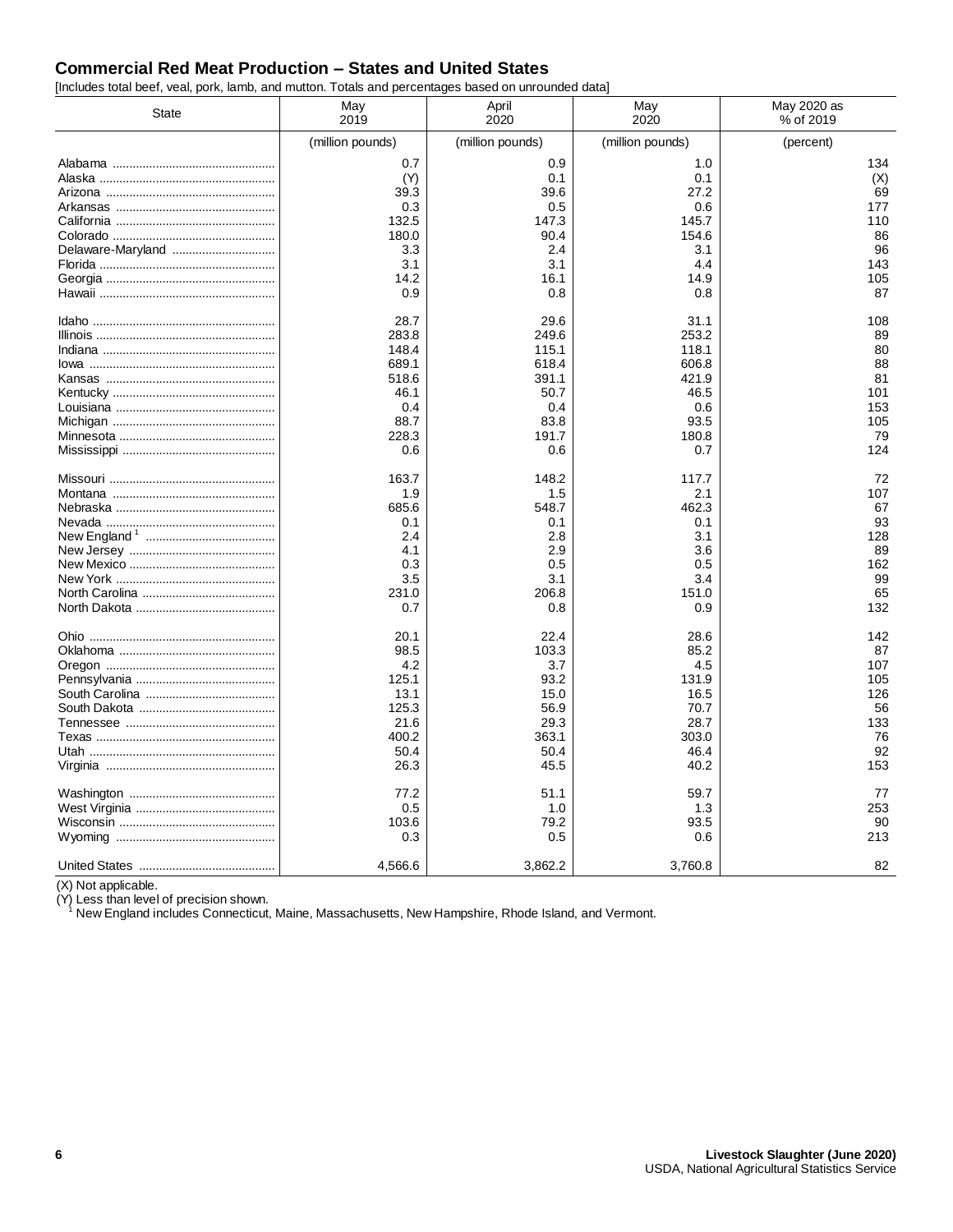# **Commercial Cattle Slaughter – States and United States: May 2019 and 2020**

[Data may not add to totals due to rounding]

| 2019<br>2020<br>2019<br>2020<br>2019<br>2020<br>$(1,000 \text{ head})$<br>$(1,000$ head)<br>$(1,000$ pounds)<br>$(1,000$ pounds)<br>(pounds)<br>(pounds)<br>0.9<br>963<br>1,038<br>1,082<br>0.6<br>581<br>0.1<br>0.1<br>1,058<br>1,063<br>60<br>150<br>47.8<br>32.4<br>63,435<br>44,273<br>1,328<br>1,369<br>0.4<br>0.7<br>949<br>953<br>410<br>702<br>165,776<br>126.5<br>138.7<br>184,846<br>1,319<br>1,341<br>213.2<br>170.1<br>279,448<br>239,020<br>1,312<br>1,407<br>4,465<br>1,407<br>1,399<br>Delaware-Maryland<br>3.4<br>3.2<br>4,842<br>(D)<br>(D)<br>(D)<br>(D)<br>(D)<br>(D)<br>(D)<br>(D)<br>(D)<br>(D)<br>(D)<br>(D)<br>1.2<br>1,161<br>1.4<br>1,476<br>1,338<br>1,082<br>49,845<br>54,331<br>39.1<br>41.1<br>1,288<br>1,336<br>(D)<br>(D)<br>(D)<br>(D)<br>(D)<br>(D)<br>2.7<br>3,213<br>4,831<br>1,170<br>1,187<br>4.1<br>(D)<br>(D)<br>(D)<br>(D)<br>(D)<br>(D)<br>805,925<br>1,378<br>617.7<br>474.0<br>652,958<br>1,305<br>3.0<br>4.6<br>3,205<br>5,099<br>1,089<br>1,126<br>Kentucky<br>384<br>745<br>788<br>895<br>0.5<br>0.8<br>Michigan<br>(D)<br>(D)<br>(D)<br>(D)<br>(D)<br>(D)<br>(D)<br>(D)<br>(D)<br>Minnesota<br>(D)<br>(D)<br>(D)<br>0.6<br>813<br>926<br>0.4<br>344<br>541<br>4.1<br>8.3<br>4,853<br>9,276<br>1,186<br>1.127<br>2.2<br>2.2<br>3,006<br>2,951<br>1,351<br>1,336<br>662.5<br>398.9<br>894,660<br>574,512<br>1,352<br>1,442<br>170<br>0.2<br>161<br>1,045<br>1,157<br>0.1<br>New England <sup>1</sup><br>2.5<br>3.5<br>3,026<br>4,118<br>1,189<br>1,182<br>4.3<br>4.1<br>4,720<br>4,599<br>1,125<br>New Jersey<br>1,112<br>0.4<br>412<br>784<br>1,053<br>1,152<br>New Mexico<br>0.7<br>New York<br>3.9<br>3.9<br>4,681<br>4,736<br>1,218<br>1,224<br>North Carolina<br>6.9<br>6.7<br>8,500<br>8,099<br>1,241<br>1,223<br>North Dakota<br>1.0<br>1,034<br>1,280<br>1,329<br>1,316<br>0.8<br>5.3<br>8.0<br>6,941<br>10,384<br>1,299<br>1,306<br>2.6<br>2,842<br>4,892<br>1,095<br>Oklahoma<br>4.3<br>1,136<br>2.2<br>1,702<br>2,714<br>1.5<br>1,117<br>1,216<br>1,221<br>96.0<br>90.1<br>116,811<br>111,918<br>1,247<br>Pennsylvania<br>South Carolina<br>20.1<br>22.9<br>25,220<br>31,990<br>1,263<br>1,400<br>40.7<br>39.2<br>57,079<br>55,178<br>1,410<br>1.418<br>South Dakota<br>3.9<br>1,124<br>4,199<br>1,048<br>1,100<br>1.1<br>649,719<br>506.7<br>377.3<br>498,322<br>1,286<br>1,326<br>81,105<br>74,707<br>1,304<br>62.3<br>54.7<br>1,369<br>1,085<br>1.2<br>2.0<br>1,331<br>2,152<br>1,100<br>95.0<br>71.7<br>127,053<br>99,297<br>1,341<br>Washington<br>1,389<br>0.6<br>616<br>1,702<br>1,075<br>1,185<br>West Virginia<br>1.4<br>115.2<br>95.5<br>158,715<br>130,588<br>Wisconsin<br>1,386<br>1,375<br>0.4<br>409<br>697<br>Wyoming<br>0.6<br>1,106<br>1,127<br>United States<br>2,938.9<br>2,277.5<br>3,859,249<br>3,105,914<br>1,316<br>1,367 |              | Slaughtered | Total live weight | Average live weight |  |
|----------------------------------------------------------------------------------------------------------------------------------------------------------------------------------------------------------------------------------------------------------------------------------------------------------------------------------------------------------------------------------------------------------------------------------------------------------------------------------------------------------------------------------------------------------------------------------------------------------------------------------------------------------------------------------------------------------------------------------------------------------------------------------------------------------------------------------------------------------------------------------------------------------------------------------------------------------------------------------------------------------------------------------------------------------------------------------------------------------------------------------------------------------------------------------------------------------------------------------------------------------------------------------------------------------------------------------------------------------------------------------------------------------------------------------------------------------------------------------------------------------------------------------------------------------------------------------------------------------------------------------------------------------------------------------------------------------------------------------------------------------------------------------------------------------------------------------------------------------------------------------------------------------------------------------------------------------------------------------------------------------------------------------------------------------------------------------------------------------------------------------------------------------------------------------------------------------------------------------------------------------------------------------------------------------------------------------------------------------------------------------------------------------------------------------------------------------------------------------------------------------------------------------------------------------------------------------------------------------------------------------------------------------------------------------------------------------------------------------------------------------------------------------------------------------|--------------|-------------|-------------------|---------------------|--|
|                                                                                                                                                                                                                                                                                                                                                                                                                                                                                                                                                                                                                                                                                                                                                                                                                                                                                                                                                                                                                                                                                                                                                                                                                                                                                                                                                                                                                                                                                                                                                                                                                                                                                                                                                                                                                                                                                                                                                                                                                                                                                                                                                                                                                                                                                                                                                                                                                                                                                                                                                                                                                                                                                                                                                                                                          | <b>State</b> |             |                   |                     |  |
|                                                                                                                                                                                                                                                                                                                                                                                                                                                                                                                                                                                                                                                                                                                                                                                                                                                                                                                                                                                                                                                                                                                                                                                                                                                                                                                                                                                                                                                                                                                                                                                                                                                                                                                                                                                                                                                                                                                                                                                                                                                                                                                                                                                                                                                                                                                                                                                                                                                                                                                                                                                                                                                                                                                                                                                                          |              |             |                   |                     |  |
|                                                                                                                                                                                                                                                                                                                                                                                                                                                                                                                                                                                                                                                                                                                                                                                                                                                                                                                                                                                                                                                                                                                                                                                                                                                                                                                                                                                                                                                                                                                                                                                                                                                                                                                                                                                                                                                                                                                                                                                                                                                                                                                                                                                                                                                                                                                                                                                                                                                                                                                                                                                                                                                                                                                                                                                                          |              |             |                   |                     |  |
|                                                                                                                                                                                                                                                                                                                                                                                                                                                                                                                                                                                                                                                                                                                                                                                                                                                                                                                                                                                                                                                                                                                                                                                                                                                                                                                                                                                                                                                                                                                                                                                                                                                                                                                                                                                                                                                                                                                                                                                                                                                                                                                                                                                                                                                                                                                                                                                                                                                                                                                                                                                                                                                                                                                                                                                                          |              |             |                   |                     |  |
|                                                                                                                                                                                                                                                                                                                                                                                                                                                                                                                                                                                                                                                                                                                                                                                                                                                                                                                                                                                                                                                                                                                                                                                                                                                                                                                                                                                                                                                                                                                                                                                                                                                                                                                                                                                                                                                                                                                                                                                                                                                                                                                                                                                                                                                                                                                                                                                                                                                                                                                                                                                                                                                                                                                                                                                                          |              |             |                   |                     |  |
|                                                                                                                                                                                                                                                                                                                                                                                                                                                                                                                                                                                                                                                                                                                                                                                                                                                                                                                                                                                                                                                                                                                                                                                                                                                                                                                                                                                                                                                                                                                                                                                                                                                                                                                                                                                                                                                                                                                                                                                                                                                                                                                                                                                                                                                                                                                                                                                                                                                                                                                                                                                                                                                                                                                                                                                                          |              |             |                   |                     |  |
|                                                                                                                                                                                                                                                                                                                                                                                                                                                                                                                                                                                                                                                                                                                                                                                                                                                                                                                                                                                                                                                                                                                                                                                                                                                                                                                                                                                                                                                                                                                                                                                                                                                                                                                                                                                                                                                                                                                                                                                                                                                                                                                                                                                                                                                                                                                                                                                                                                                                                                                                                                                                                                                                                                                                                                                                          |              |             |                   |                     |  |
|                                                                                                                                                                                                                                                                                                                                                                                                                                                                                                                                                                                                                                                                                                                                                                                                                                                                                                                                                                                                                                                                                                                                                                                                                                                                                                                                                                                                                                                                                                                                                                                                                                                                                                                                                                                                                                                                                                                                                                                                                                                                                                                                                                                                                                                                                                                                                                                                                                                                                                                                                                                                                                                                                                                                                                                                          |              |             |                   |                     |  |
|                                                                                                                                                                                                                                                                                                                                                                                                                                                                                                                                                                                                                                                                                                                                                                                                                                                                                                                                                                                                                                                                                                                                                                                                                                                                                                                                                                                                                                                                                                                                                                                                                                                                                                                                                                                                                                                                                                                                                                                                                                                                                                                                                                                                                                                                                                                                                                                                                                                                                                                                                                                                                                                                                                                                                                                                          |              |             |                   |                     |  |
|                                                                                                                                                                                                                                                                                                                                                                                                                                                                                                                                                                                                                                                                                                                                                                                                                                                                                                                                                                                                                                                                                                                                                                                                                                                                                                                                                                                                                                                                                                                                                                                                                                                                                                                                                                                                                                                                                                                                                                                                                                                                                                                                                                                                                                                                                                                                                                                                                                                                                                                                                                                                                                                                                                                                                                                                          |              |             |                   |                     |  |
|                                                                                                                                                                                                                                                                                                                                                                                                                                                                                                                                                                                                                                                                                                                                                                                                                                                                                                                                                                                                                                                                                                                                                                                                                                                                                                                                                                                                                                                                                                                                                                                                                                                                                                                                                                                                                                                                                                                                                                                                                                                                                                                                                                                                                                                                                                                                                                                                                                                                                                                                                                                                                                                                                                                                                                                                          |              |             |                   |                     |  |
|                                                                                                                                                                                                                                                                                                                                                                                                                                                                                                                                                                                                                                                                                                                                                                                                                                                                                                                                                                                                                                                                                                                                                                                                                                                                                                                                                                                                                                                                                                                                                                                                                                                                                                                                                                                                                                                                                                                                                                                                                                                                                                                                                                                                                                                                                                                                                                                                                                                                                                                                                                                                                                                                                                                                                                                                          |              |             |                   |                     |  |
|                                                                                                                                                                                                                                                                                                                                                                                                                                                                                                                                                                                                                                                                                                                                                                                                                                                                                                                                                                                                                                                                                                                                                                                                                                                                                                                                                                                                                                                                                                                                                                                                                                                                                                                                                                                                                                                                                                                                                                                                                                                                                                                                                                                                                                                                                                                                                                                                                                                                                                                                                                                                                                                                                                                                                                                                          |              |             |                   |                     |  |
|                                                                                                                                                                                                                                                                                                                                                                                                                                                                                                                                                                                                                                                                                                                                                                                                                                                                                                                                                                                                                                                                                                                                                                                                                                                                                                                                                                                                                                                                                                                                                                                                                                                                                                                                                                                                                                                                                                                                                                                                                                                                                                                                                                                                                                                                                                                                                                                                                                                                                                                                                                                                                                                                                                                                                                                                          |              |             |                   |                     |  |
|                                                                                                                                                                                                                                                                                                                                                                                                                                                                                                                                                                                                                                                                                                                                                                                                                                                                                                                                                                                                                                                                                                                                                                                                                                                                                                                                                                                                                                                                                                                                                                                                                                                                                                                                                                                                                                                                                                                                                                                                                                                                                                                                                                                                                                                                                                                                                                                                                                                                                                                                                                                                                                                                                                                                                                                                          |              |             |                   |                     |  |
|                                                                                                                                                                                                                                                                                                                                                                                                                                                                                                                                                                                                                                                                                                                                                                                                                                                                                                                                                                                                                                                                                                                                                                                                                                                                                                                                                                                                                                                                                                                                                                                                                                                                                                                                                                                                                                                                                                                                                                                                                                                                                                                                                                                                                                                                                                                                                                                                                                                                                                                                                                                                                                                                                                                                                                                                          |              |             |                   |                     |  |
|                                                                                                                                                                                                                                                                                                                                                                                                                                                                                                                                                                                                                                                                                                                                                                                                                                                                                                                                                                                                                                                                                                                                                                                                                                                                                                                                                                                                                                                                                                                                                                                                                                                                                                                                                                                                                                                                                                                                                                                                                                                                                                                                                                                                                                                                                                                                                                                                                                                                                                                                                                                                                                                                                                                                                                                                          |              |             |                   |                     |  |
|                                                                                                                                                                                                                                                                                                                                                                                                                                                                                                                                                                                                                                                                                                                                                                                                                                                                                                                                                                                                                                                                                                                                                                                                                                                                                                                                                                                                                                                                                                                                                                                                                                                                                                                                                                                                                                                                                                                                                                                                                                                                                                                                                                                                                                                                                                                                                                                                                                                                                                                                                                                                                                                                                                                                                                                                          |              |             |                   |                     |  |
|                                                                                                                                                                                                                                                                                                                                                                                                                                                                                                                                                                                                                                                                                                                                                                                                                                                                                                                                                                                                                                                                                                                                                                                                                                                                                                                                                                                                                                                                                                                                                                                                                                                                                                                                                                                                                                                                                                                                                                                                                                                                                                                                                                                                                                                                                                                                                                                                                                                                                                                                                                                                                                                                                                                                                                                                          |              |             |                   |                     |  |
|                                                                                                                                                                                                                                                                                                                                                                                                                                                                                                                                                                                                                                                                                                                                                                                                                                                                                                                                                                                                                                                                                                                                                                                                                                                                                                                                                                                                                                                                                                                                                                                                                                                                                                                                                                                                                                                                                                                                                                                                                                                                                                                                                                                                                                                                                                                                                                                                                                                                                                                                                                                                                                                                                                                                                                                                          |              |             |                   |                     |  |
|                                                                                                                                                                                                                                                                                                                                                                                                                                                                                                                                                                                                                                                                                                                                                                                                                                                                                                                                                                                                                                                                                                                                                                                                                                                                                                                                                                                                                                                                                                                                                                                                                                                                                                                                                                                                                                                                                                                                                                                                                                                                                                                                                                                                                                                                                                                                                                                                                                                                                                                                                                                                                                                                                                                                                                                                          |              |             |                   |                     |  |
|                                                                                                                                                                                                                                                                                                                                                                                                                                                                                                                                                                                                                                                                                                                                                                                                                                                                                                                                                                                                                                                                                                                                                                                                                                                                                                                                                                                                                                                                                                                                                                                                                                                                                                                                                                                                                                                                                                                                                                                                                                                                                                                                                                                                                                                                                                                                                                                                                                                                                                                                                                                                                                                                                                                                                                                                          |              |             |                   |                     |  |
|                                                                                                                                                                                                                                                                                                                                                                                                                                                                                                                                                                                                                                                                                                                                                                                                                                                                                                                                                                                                                                                                                                                                                                                                                                                                                                                                                                                                                                                                                                                                                                                                                                                                                                                                                                                                                                                                                                                                                                                                                                                                                                                                                                                                                                                                                                                                                                                                                                                                                                                                                                                                                                                                                                                                                                                                          |              |             |                   |                     |  |
|                                                                                                                                                                                                                                                                                                                                                                                                                                                                                                                                                                                                                                                                                                                                                                                                                                                                                                                                                                                                                                                                                                                                                                                                                                                                                                                                                                                                                                                                                                                                                                                                                                                                                                                                                                                                                                                                                                                                                                                                                                                                                                                                                                                                                                                                                                                                                                                                                                                                                                                                                                                                                                                                                                                                                                                                          |              |             |                   |                     |  |
|                                                                                                                                                                                                                                                                                                                                                                                                                                                                                                                                                                                                                                                                                                                                                                                                                                                                                                                                                                                                                                                                                                                                                                                                                                                                                                                                                                                                                                                                                                                                                                                                                                                                                                                                                                                                                                                                                                                                                                                                                                                                                                                                                                                                                                                                                                                                                                                                                                                                                                                                                                                                                                                                                                                                                                                                          |              |             |                   |                     |  |
|                                                                                                                                                                                                                                                                                                                                                                                                                                                                                                                                                                                                                                                                                                                                                                                                                                                                                                                                                                                                                                                                                                                                                                                                                                                                                                                                                                                                                                                                                                                                                                                                                                                                                                                                                                                                                                                                                                                                                                                                                                                                                                                                                                                                                                                                                                                                                                                                                                                                                                                                                                                                                                                                                                                                                                                                          |              |             |                   |                     |  |
|                                                                                                                                                                                                                                                                                                                                                                                                                                                                                                                                                                                                                                                                                                                                                                                                                                                                                                                                                                                                                                                                                                                                                                                                                                                                                                                                                                                                                                                                                                                                                                                                                                                                                                                                                                                                                                                                                                                                                                                                                                                                                                                                                                                                                                                                                                                                                                                                                                                                                                                                                                                                                                                                                                                                                                                                          |              |             |                   |                     |  |
|                                                                                                                                                                                                                                                                                                                                                                                                                                                                                                                                                                                                                                                                                                                                                                                                                                                                                                                                                                                                                                                                                                                                                                                                                                                                                                                                                                                                                                                                                                                                                                                                                                                                                                                                                                                                                                                                                                                                                                                                                                                                                                                                                                                                                                                                                                                                                                                                                                                                                                                                                                                                                                                                                                                                                                                                          |              |             |                   |                     |  |
|                                                                                                                                                                                                                                                                                                                                                                                                                                                                                                                                                                                                                                                                                                                                                                                                                                                                                                                                                                                                                                                                                                                                                                                                                                                                                                                                                                                                                                                                                                                                                                                                                                                                                                                                                                                                                                                                                                                                                                                                                                                                                                                                                                                                                                                                                                                                                                                                                                                                                                                                                                                                                                                                                                                                                                                                          |              |             |                   |                     |  |
|                                                                                                                                                                                                                                                                                                                                                                                                                                                                                                                                                                                                                                                                                                                                                                                                                                                                                                                                                                                                                                                                                                                                                                                                                                                                                                                                                                                                                                                                                                                                                                                                                                                                                                                                                                                                                                                                                                                                                                                                                                                                                                                                                                                                                                                                                                                                                                                                                                                                                                                                                                                                                                                                                                                                                                                                          |              |             |                   |                     |  |
|                                                                                                                                                                                                                                                                                                                                                                                                                                                                                                                                                                                                                                                                                                                                                                                                                                                                                                                                                                                                                                                                                                                                                                                                                                                                                                                                                                                                                                                                                                                                                                                                                                                                                                                                                                                                                                                                                                                                                                                                                                                                                                                                                                                                                                                                                                                                                                                                                                                                                                                                                                                                                                                                                                                                                                                                          |              |             |                   |                     |  |
|                                                                                                                                                                                                                                                                                                                                                                                                                                                                                                                                                                                                                                                                                                                                                                                                                                                                                                                                                                                                                                                                                                                                                                                                                                                                                                                                                                                                                                                                                                                                                                                                                                                                                                                                                                                                                                                                                                                                                                                                                                                                                                                                                                                                                                                                                                                                                                                                                                                                                                                                                                                                                                                                                                                                                                                                          |              |             |                   |                     |  |
|                                                                                                                                                                                                                                                                                                                                                                                                                                                                                                                                                                                                                                                                                                                                                                                                                                                                                                                                                                                                                                                                                                                                                                                                                                                                                                                                                                                                                                                                                                                                                                                                                                                                                                                                                                                                                                                                                                                                                                                                                                                                                                                                                                                                                                                                                                                                                                                                                                                                                                                                                                                                                                                                                                                                                                                                          |              |             |                   |                     |  |
|                                                                                                                                                                                                                                                                                                                                                                                                                                                                                                                                                                                                                                                                                                                                                                                                                                                                                                                                                                                                                                                                                                                                                                                                                                                                                                                                                                                                                                                                                                                                                                                                                                                                                                                                                                                                                                                                                                                                                                                                                                                                                                                                                                                                                                                                                                                                                                                                                                                                                                                                                                                                                                                                                                                                                                                                          |              |             |                   |                     |  |
|                                                                                                                                                                                                                                                                                                                                                                                                                                                                                                                                                                                                                                                                                                                                                                                                                                                                                                                                                                                                                                                                                                                                                                                                                                                                                                                                                                                                                                                                                                                                                                                                                                                                                                                                                                                                                                                                                                                                                                                                                                                                                                                                                                                                                                                                                                                                                                                                                                                                                                                                                                                                                                                                                                                                                                                                          |              |             |                   |                     |  |
|                                                                                                                                                                                                                                                                                                                                                                                                                                                                                                                                                                                                                                                                                                                                                                                                                                                                                                                                                                                                                                                                                                                                                                                                                                                                                                                                                                                                                                                                                                                                                                                                                                                                                                                                                                                                                                                                                                                                                                                                                                                                                                                                                                                                                                                                                                                                                                                                                                                                                                                                                                                                                                                                                                                                                                                                          |              |             |                   |                     |  |
|                                                                                                                                                                                                                                                                                                                                                                                                                                                                                                                                                                                                                                                                                                                                                                                                                                                                                                                                                                                                                                                                                                                                                                                                                                                                                                                                                                                                                                                                                                                                                                                                                                                                                                                                                                                                                                                                                                                                                                                                                                                                                                                                                                                                                                                                                                                                                                                                                                                                                                                                                                                                                                                                                                                                                                                                          |              |             |                   |                     |  |
|                                                                                                                                                                                                                                                                                                                                                                                                                                                                                                                                                                                                                                                                                                                                                                                                                                                                                                                                                                                                                                                                                                                                                                                                                                                                                                                                                                                                                                                                                                                                                                                                                                                                                                                                                                                                                                                                                                                                                                                                                                                                                                                                                                                                                                                                                                                                                                                                                                                                                                                                                                                                                                                                                                                                                                                                          |              |             |                   |                     |  |
|                                                                                                                                                                                                                                                                                                                                                                                                                                                                                                                                                                                                                                                                                                                                                                                                                                                                                                                                                                                                                                                                                                                                                                                                                                                                                                                                                                                                                                                                                                                                                                                                                                                                                                                                                                                                                                                                                                                                                                                                                                                                                                                                                                                                                                                                                                                                                                                                                                                                                                                                                                                                                                                                                                                                                                                                          |              |             |                   |                     |  |
|                                                                                                                                                                                                                                                                                                                                                                                                                                                                                                                                                                                                                                                                                                                                                                                                                                                                                                                                                                                                                                                                                                                                                                                                                                                                                                                                                                                                                                                                                                                                                                                                                                                                                                                                                                                                                                                                                                                                                                                                                                                                                                                                                                                                                                                                                                                                                                                                                                                                                                                                                                                                                                                                                                                                                                                                          |              |             |                   |                     |  |
|                                                                                                                                                                                                                                                                                                                                                                                                                                                                                                                                                                                                                                                                                                                                                                                                                                                                                                                                                                                                                                                                                                                                                                                                                                                                                                                                                                                                                                                                                                                                                                                                                                                                                                                                                                                                                                                                                                                                                                                                                                                                                                                                                                                                                                                                                                                                                                                                                                                                                                                                                                                                                                                                                                                                                                                                          |              |             |                   |                     |  |
|                                                                                                                                                                                                                                                                                                                                                                                                                                                                                                                                                                                                                                                                                                                                                                                                                                                                                                                                                                                                                                                                                                                                                                                                                                                                                                                                                                                                                                                                                                                                                                                                                                                                                                                                                                                                                                                                                                                                                                                                                                                                                                                                                                                                                                                                                                                                                                                                                                                                                                                                                                                                                                                                                                                                                                                                          |              |             |                   |                     |  |
|                                                                                                                                                                                                                                                                                                                                                                                                                                                                                                                                                                                                                                                                                                                                                                                                                                                                                                                                                                                                                                                                                                                                                                                                                                                                                                                                                                                                                                                                                                                                                                                                                                                                                                                                                                                                                                                                                                                                                                                                                                                                                                                                                                                                                                                                                                                                                                                                                                                                                                                                                                                                                                                                                                                                                                                                          |              |             |                   |                     |  |
|                                                                                                                                                                                                                                                                                                                                                                                                                                                                                                                                                                                                                                                                                                                                                                                                                                                                                                                                                                                                                                                                                                                                                                                                                                                                                                                                                                                                                                                                                                                                                                                                                                                                                                                                                                                                                                                                                                                                                                                                                                                                                                                                                                                                                                                                                                                                                                                                                                                                                                                                                                                                                                                                                                                                                                                                          |              |             |                   |                     |  |
|                                                                                                                                                                                                                                                                                                                                                                                                                                                                                                                                                                                                                                                                                                                                                                                                                                                                                                                                                                                                                                                                                                                                                                                                                                                                                                                                                                                                                                                                                                                                                                                                                                                                                                                                                                                                                                                                                                                                                                                                                                                                                                                                                                                                                                                                                                                                                                                                                                                                                                                                                                                                                                                                                                                                                                                                          |              |             |                   |                     |  |
|                                                                                                                                                                                                                                                                                                                                                                                                                                                                                                                                                                                                                                                                                                                                                                                                                                                                                                                                                                                                                                                                                                                                                                                                                                                                                                                                                                                                                                                                                                                                                                                                                                                                                                                                                                                                                                                                                                                                                                                                                                                                                                                                                                                                                                                                                                                                                                                                                                                                                                                                                                                                                                                                                                                                                                                                          |              |             |                   |                     |  |
|                                                                                                                                                                                                                                                                                                                                                                                                                                                                                                                                                                                                                                                                                                                                                                                                                                                                                                                                                                                                                                                                                                                                                                                                                                                                                                                                                                                                                                                                                                                                                                                                                                                                                                                                                                                                                                                                                                                                                                                                                                                                                                                                                                                                                                                                                                                                                                                                                                                                                                                                                                                                                                                                                                                                                                                                          |              |             |                   |                     |  |

(D) Withheld to avoid disclosing data for individual operations.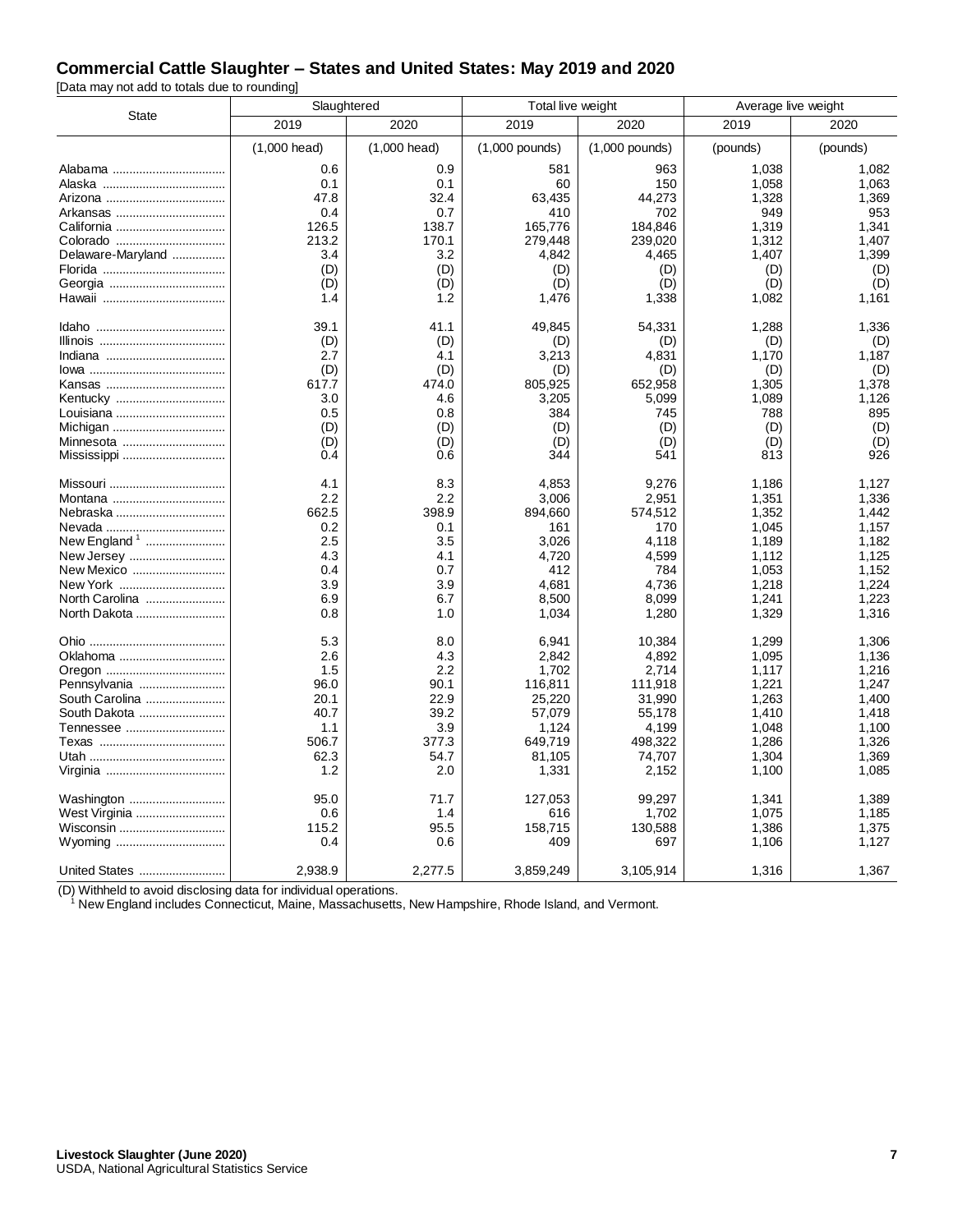# **Commercial Calf Slaughter – States and United States: May 2019 and 2020**

[Data may not add to totals due to rounding]

| <b>State</b>      | Slaughtered            |                | Total live weight |                  | Average live weight |          |  |
|-------------------|------------------------|----------------|-------------------|------------------|---------------------|----------|--|
|                   | 2019                   | 2020           | 2019              | 2020             | 2019                | 2020     |  |
|                   | $(1,000 \text{ head})$ | $(1,000$ head) | $(1,000$ pounds)  | $(1,000$ pounds) | (pounds)            | (pounds) |  |
|                   | (Y)                    | (Y)            | (X)               | (X)              | (X)                 | (X)      |  |
|                   | (D)                    | (D)            | (D)               | (D)              | (D)                 | (D)      |  |
|                   | (D)                    | Y)             | (D)               | (X)              | (D)                 | (X)      |  |
|                   | (Y)                    | Y)             | (X)               | (X)              | (X)                 | (X)      |  |
|                   | 7.0                    | 4.7            | 702               | 598              | 101                 | 132      |  |
|                   | (D)                    | (D)            | (D)               | (D)              | (D)                 | (D)      |  |
| Delaware-Maryland | (D)                    | (D)            | (D)               | (D)              | (D)                 | (D)      |  |
|                   | 0.1                    | 0.1            | 30                | 44               | 376                 | 422      |  |
|                   | 0.1                    | 0.1            | 49                | 55               | 430                 | 486      |  |
|                   | (D)                    | (D)            | (D)               | (D)              | (D)                 | (D)      |  |
|                   | 3.1                    | 2.6            | 277               | 192              | 89                  | 76       |  |
|                   | 0.1                    | 0.1            | 36                | 44               | 359                 | 347      |  |
|                   | 0.4                    | 0.4            | 122               | 143              | 286                 | 360      |  |
|                   | (D)                    | (D)            | (D)               | (D)              | (D)                 | (D)      |  |
|                   | (Y)                    | (Y)            | (X)               | (X)              | (X)                 | (X)      |  |
|                   | (D)                    | Y)             | (D)               | (X)              | (D)                 | (X)      |  |
| Louisiana         | (Y)                    | Y)             | (X)               | (X)              | (X)                 | (X)      |  |
|                   | 0.1                    | 0.1            | 30                | 40               | 300                 | 400      |  |
|                   | (Y)                    | (Y)            | (X)               | (X)              | (X)                 | (X)      |  |
|                   | (D)                    | (Y)            | (D)               | (X)              | (D)                 | $\chi'$  |  |
|                   | (Y)                    | (Y)            | (X)               | (X)              | (X)                 | (X)      |  |
|                   | (Y)                    | Y)             | (X)               | (X)              | (X)                 | (X)      |  |
|                   | (D)                    | (D)            | (D)               | (D)              | (D)                 | (D)      |  |
|                   | (D)                    | (D)            | (D)               | (D)              | (D)                 | (D)      |  |
| New England 1     | 0.3                    | 0.2            | 71                | 74               | 239                 | 312      |  |
| New Jersey        | 1.9                    | 1.3            | 739               | 503              | 384                 | 376      |  |
| New Mexico        | (Y)                    | (Y)            | (X)               | (X)              | (X)                 | (X)      |  |
| New York          | 7.0                    | 5.5            | 584               | 435              | 83                  | 80       |  |
| North Carolina    | 0.1                    | (Y)            | 29                | (X)              | 273                 | (X)      |  |
| North Dakota      | (D)                    | (D)            | (D)               | (D)              | (D)                 | (D)      |  |
|                   | 10.5                   | 5.2            | 1,597             | 1,348            | 153                 | 261      |  |
| Oklahoma          | (Y)                    | (Y)            | (X)               | (X)              | (X)                 | (X)      |  |
|                   | (D)                    | (D)            | (D)               | (D)              | (D)                 | (D)      |  |
| Pennsylvania      | 9.9                    | 8.6            | 4,223             | 3,773            | 426                 | 438      |  |
| South Carolina    | (D)                    | (D)            | (D)               | (D)              | (D)                 | (D)      |  |
| South Dakota      | (D)                    | (D)            | (D)               | (D)              | (D)                 | (D)      |  |
|                   | (Y)                    | (Y)            | (X)               | (X)              | (X)                 | (X)      |  |
|                   | 0.1                    | 0.2            | 48                | 98               | 410                 | 421      |  |
|                   | (D)                    | (D)            | (D)               | (D)              | (D)                 | (D)      |  |
|                   | (D)                    | 0.1            | (D)               | 37               | (D)                 | 304      |  |
| Washington        | 0.4                    | (D)            | 28                | (D)              | 76                  | (D)      |  |
| West Virginia     | (D)                    | (D)            | (D)               | (D)              | (D)                 | (D)      |  |
| Wisconsin         | 4.4                    | 2.7            | 2,075             | 1,327            | 470                 | 486      |  |
|                   | (D)                    | (D)            | (D)               | (D)              | (D)                 | (D)      |  |
| United States     | 46.2                   | 32.4           | 10,823            | 8,825            | 235                 | 274      |  |
|                   |                        |                |                   |                  |                     |          |  |

(D) Withheld to avoid disclosing data for individual operations.

(X) Not applicable.

(Y) Less than level of precision shown.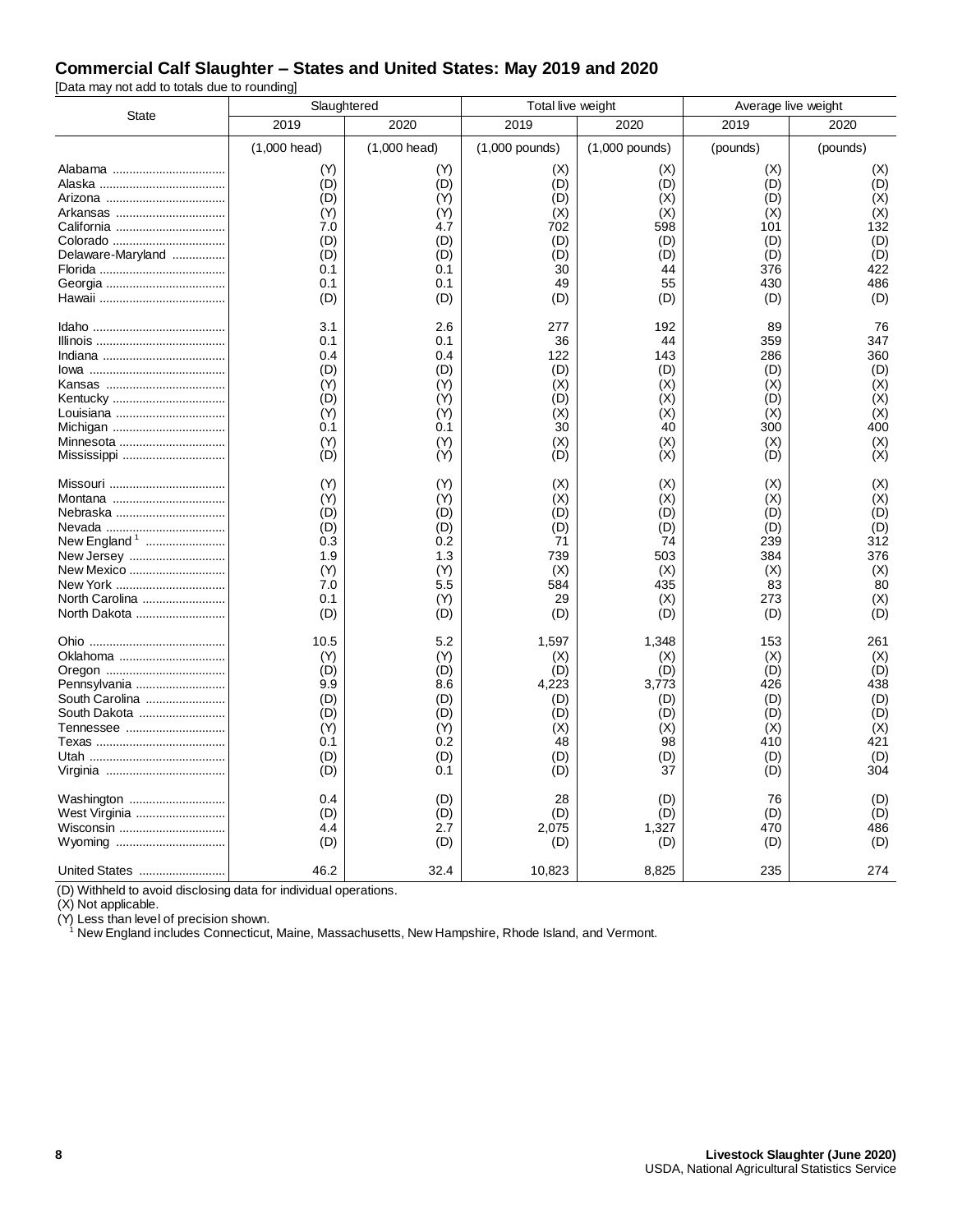# **Commercial Hog Slaughter – States and United States: May 2019 and 2020**

[Data may not add to totals due to rounding]

|                   | Slaughtered    |                | Total live weight |                  |          | Average live weight |  |
|-------------------|----------------|----------------|-------------------|------------------|----------|---------------------|--|
| <b>State</b>      | 2019           | 2020           | 2019              | 2020             | 2019     | 2020                |  |
|                   | $(1,000$ head) | $(1,000$ head) | $(1,000$ pounds)  | $(1,000$ pounds) | (pounds) | (pounds)            |  |
|                   | 1.6            | 1.7            | 594               | 642              | 365      | 370                 |  |
|                   | 0.1            | 0.1            | 15                | 24               | 255      | 282                 |  |
|                   | 0.1            | 0.2            | 31                | 50               | 293      | 277                 |  |
|                   | 0.4            | 0.7            | 114               | 211              | 290      | 284                 |  |
|                   | 200.4          | 207.0          | 51,656            | 54,215           | 258      | 262                 |  |
| Colorado          | 1.4            | 1.7            | 352               | 459              | 245      | 266                 |  |
| Delaware-Maryland | 1.2            | 1.6            | 293               | 451              | 250      | 290                 |  |
|                   | 4.4            | 4.0            | 561               | 710              | 128      | 180                 |  |
|                   | 5.2            | 5.3            | 1,246             | 1,395            | 239      | 264                 |  |
|                   | 0.4            | 0.2            | 103               | 57               | 256      | 290                 |  |
|                   | 14.4           | 13.9           | 3,901             | 3,720            | 272      | 268                 |  |
|                   | 986.4          | 890.4          | 284,338           | 262,220          | 288      | 295                 |  |
|                   | 691.0          | 531.4          | 193,881           | 153,064          | 281      | 288                 |  |
|                   | 3,101.0        | 2,630.4        | 887,600           | 771,946          | 286      | 294                 |  |
|                   | (D)            | (D)            | (D)               | (D)              | (D)      | (D)                 |  |
|                   | (D)            | (D)            | (D)               | (D)              | (D)      | (D)                 |  |
| Louisiana         | 0.7            | 0.5            | 159               | 128              | 215      | 268                 |  |
|                   | 224.9          | 273.1          | 65,985            | 79,635           | 293      | 292                 |  |
|                   | 943.9          | 782.4          | 260,274           | 216,881          | 276      | 277                 |  |
|                   | 3.1            | 3.0            | 471               | 553              | 153      | 183                 |  |
|                   |                |                |                   |                  |          |                     |  |
|                   | 727.7          | 502.3          | 213,872           | 149,910          | 294      | 299                 |  |
|                   | 0.9            | 1.6            | 265               | 440              | 285      | 282                 |  |
| Nebraska          | 643.1          | 511.1          | 183,539           | 150,210          | 285      | 294                 |  |
|                   | 0.1            | 0.1            | 28                | 17               | 264      | 276                 |  |
| New England 1     | 2.5            | 2.7            | 652               | 777              | 262      | 287                 |  |
| New Jersey        | 8.8            | 3.8            | 841               | 567              | 95       | 149                 |  |
| New Mexico        | 0.2            | 0.2            | 51                | 47               | 270      | 268                 |  |
| New York          | 2.0            | 1.9            | 499               | 522              | 246      | 272                 |  |
| North Carolina    | (D)            | (D)            | (D)               | (D)              | (D)      | (D)                 |  |
| North Dakota      | 0.2            | 0.6            | 73                | 182              | 318      | 286                 |  |
|                   | 70.9           | 103.5          | 20,327            | 29,027           | 287      | 281                 |  |
| Oklahoma          | 451.4          | 361.2          | 126,897           | 109,257          | 281      | 303                 |  |
|                   | 14.6           | 13.1           | 3,980             | 3,501            | 272      | 268                 |  |
| Pennsylvania      | 264.6          | 303.0          | 73,119            | 84,539           | 276      | 279                 |  |
| South Carolina    | 2.3            | 2.4            | 572               | 597              | 247      | 249                 |  |
| South Dakota      | (D)            | (D)            | (D)               | (D)              | (D)      | (D)                 |  |
|                   | 69.2           | 90.3           | 31,396            | 39,721           | 454      | 440                 |  |
|                   | 24.6           | 23.3           | 4,996             | 4,924            | 203      | 211                 |  |
|                   | 4.7            | 2.9            | 751               | 861              | 161      | 297                 |  |
|                   | (D)            | (D)            | (D)               | (D)              | (D)      | (D)                 |  |
|                   |                |                |                   |                  |          |                     |  |
| Washington        | 1.2            | 2.1            | 290               | 517              | 252      | 247                 |  |
| West Virginia     | 0.5            | 1.8            | 142               | 533              | 291      | 300                 |  |
| Wisconsin         | 59.8           | 81.4           | 26,165            | 34,657           | 439      | 427                 |  |
|                   | 0.2            | 0.8            | 46                | 242              | 271      | 291                 |  |
| United States     | 10,356.0       | 8,587.8        | 2,968,016         | 2,520,315        | 287      | 294                 |  |
|                   |                |                |                   |                  |          |                     |  |

(D) Withheld to avoid disclosing data for individual operations.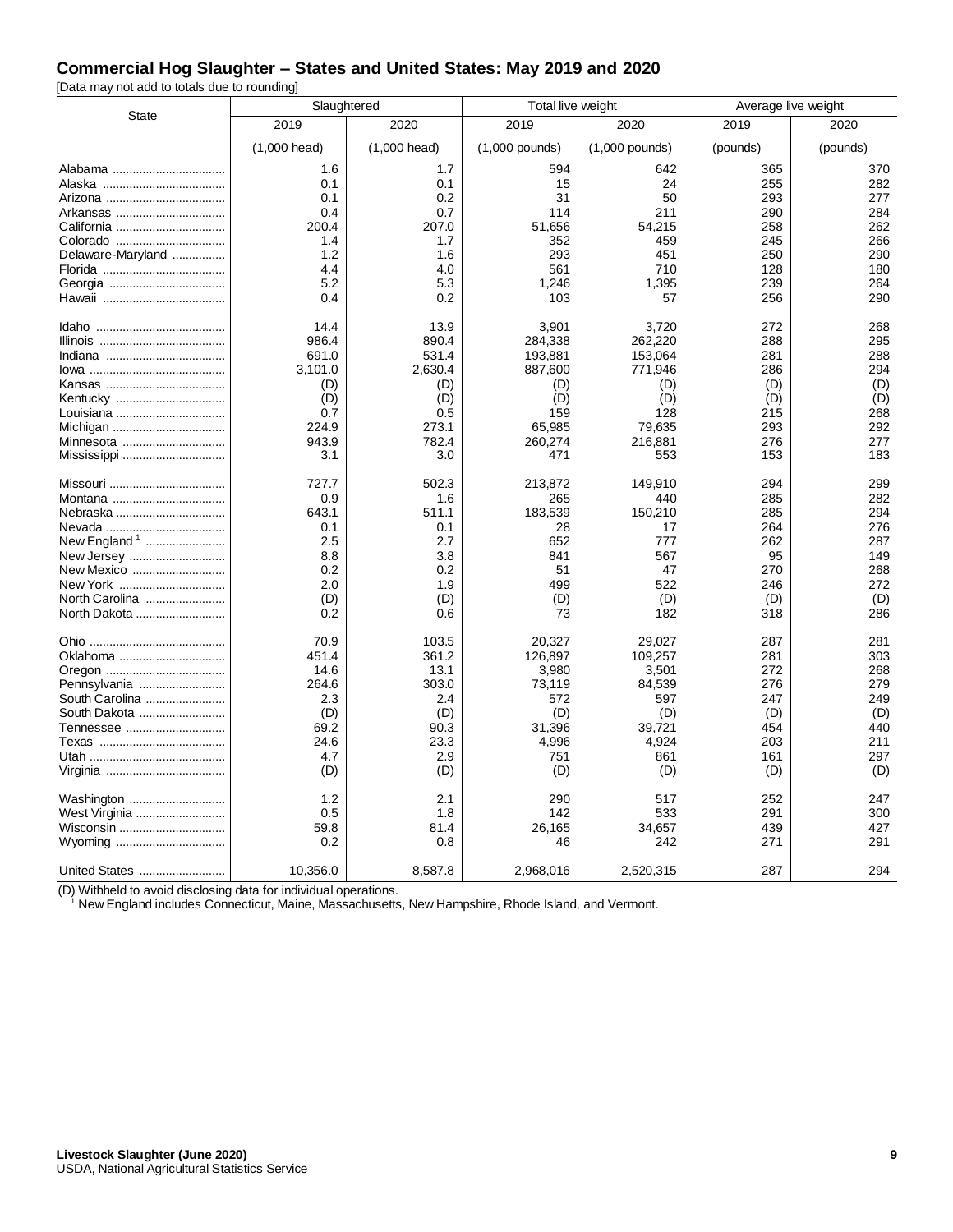# **Commercial Sheep and Lamb Slaughter – States and United States: May 2019 and 2020**

[Data may not add to totals due to rounding]

| 2019<br>2020<br>2019<br>2020<br>2019<br>2020<br>$(1,000 \text{ head})$<br>$(1,000$ head)<br>$(1,000$ pounds)<br>$(1,000$ pounds)<br>(pounds)<br>(pounds)<br>0.2<br>13<br>86<br>(Y)<br>(X)<br>(X)<br>(X)<br>(X)<br>(Y)<br>(Y)<br>(X)<br>(X)<br>123<br>0.2<br>69<br>26<br>0.5<br>152<br>(Y)<br>0.1<br>(X)<br>$\overline{7}$<br>(X)<br>135<br>28.8<br>26.5<br>4,150<br>3,943<br>144<br>149<br>174<br>61.0<br>57.2<br>10,189<br>9,960<br>167<br>94<br>3.6<br>3.1<br>330<br>288<br>91<br>Delaware-Maryland<br>58<br>2.1<br>125<br>58<br>1.9<br>110<br>1.9<br>206<br>67<br>68<br>3.1<br>131<br>0.1<br>0.1<br>9<br>119<br>136<br>15<br>0.1<br>0.1<br>15<br>18<br>150<br>132<br>5.8<br>4.3<br>522<br>317<br>90<br>74<br>5.2<br>577<br>766<br>112<br>108<br>7.1<br>148<br>0.1<br>0.1<br>19<br>18<br>161<br>0.4<br>0.4<br>36<br>37<br>83<br>84<br>178<br>120<br>1.5<br>1.8<br>210<br>121<br>29<br>24<br>51<br>55<br>0.6<br>0.4<br>(D)<br>(D)<br>(D)<br>(D)<br>(D)<br>(D)<br>Michigan<br>86<br>Minnesota<br>0.4<br>0.4<br>35<br>38<br>93<br>92<br>67<br>58<br>61<br>1.6<br>1.1<br>1.2<br>0.9<br>73<br>85<br>102<br>81<br>133<br>0.3<br>0.4<br>46<br>50<br>135<br>(X)<br>(Y)<br>(Y)<br>(X)<br>(X)<br>(X)<br>106<br>18<br>161<br>0.1<br>0.1<br>7<br>New England <sup>1</sup><br>4.3<br>422<br>362<br>99<br>91<br>4.0<br>15.3<br>1,196<br>79<br>78<br>New Jersey<br>18.0<br>1,417<br>140<br>New Mexico<br>0.7<br>0.5<br>102<br>67<br>147<br>509<br>434<br>103<br>New York<br>4.9<br>4.2<br>105<br>3.6<br>117<br>232<br>64<br>North Carolina<br>1.8<br>66<br>North Dakota<br>(Y)<br>(X)<br>(X)<br>(Y)<br>(X)<br>(X)<br>5.2<br>5.6<br>845<br>932<br>164<br>166<br>85<br>1.0<br>91<br>146<br>91<br>Oklahoma<br>1.7<br>3.7<br>4.6<br>511<br>676<br>137<br>148<br>7.8<br>807<br>877<br>103<br>103<br>8.6<br>Pennsylvania<br>South Carolina<br>(D)<br>(D)<br>(D)<br>(D)<br>(D)<br>(D)<br>144<br>South Dakota<br>0.4<br>0.2<br>44<br>24<br>112<br>1.4<br>83<br>(D)<br>58<br>(D)<br>(D)<br>17.3<br>1,447<br>1,657<br>84<br>82<br>20.2<br>142<br>2.0<br>1.9<br>272<br>136<br>268<br>66<br>1.0<br>1.0<br>73<br>66<br>76<br>1.7<br>1.0<br>237<br>131<br>137<br>137<br>Washington<br>(D)<br>(D)<br>(D)<br>(D)<br>West Virginia<br>(D)<br>(D)<br>307<br>156<br>144<br>Wisconsin<br>1.9<br>1.1<br>159<br>0.1<br>(X)<br>12<br>140<br>Wyoming<br>(Y)<br>(X)<br>195.3<br>26,926<br>United States<br>210.0<br>25,219<br>128<br>129 | <b>State</b> | Slaughtered | Total live weight | Average live weight |  |  |
|----------------------------------------------------------------------------------------------------------------------------------------------------------------------------------------------------------------------------------------------------------------------------------------------------------------------------------------------------------------------------------------------------------------------------------------------------------------------------------------------------------------------------------------------------------------------------------------------------------------------------------------------------------------------------------------------------------------------------------------------------------------------------------------------------------------------------------------------------------------------------------------------------------------------------------------------------------------------------------------------------------------------------------------------------------------------------------------------------------------------------------------------------------------------------------------------------------------------------------------------------------------------------------------------------------------------------------------------------------------------------------------------------------------------------------------------------------------------------------------------------------------------------------------------------------------------------------------------------------------------------------------------------------------------------------------------------------------------------------------------------------------------------------------------------------------------------------------------------------------------------------------------------------------------------------------------------------------------------------------------------------------------------------------------------------------------------------------------------------------------------------------------------------------------------------------------------------------------------------------------------------------------------------------------------------------------------------------------------------------------------------------------------|--------------|-------------|-------------------|---------------------|--|--|
|                                                                                                                                                                                                                                                                                                                                                                                                                                                                                                                                                                                                                                                                                                                                                                                                                                                                                                                                                                                                                                                                                                                                                                                                                                                                                                                                                                                                                                                                                                                                                                                                                                                                                                                                                                                                                                                                                                                                                                                                                                                                                                                                                                                                                                                                                                                                                                                                    |              |             |                   |                     |  |  |
|                                                                                                                                                                                                                                                                                                                                                                                                                                                                                                                                                                                                                                                                                                                                                                                                                                                                                                                                                                                                                                                                                                                                                                                                                                                                                                                                                                                                                                                                                                                                                                                                                                                                                                                                                                                                                                                                                                                                                                                                                                                                                                                                                                                                                                                                                                                                                                                                    |              |             |                   |                     |  |  |
|                                                                                                                                                                                                                                                                                                                                                                                                                                                                                                                                                                                                                                                                                                                                                                                                                                                                                                                                                                                                                                                                                                                                                                                                                                                                                                                                                                                                                                                                                                                                                                                                                                                                                                                                                                                                                                                                                                                                                                                                                                                                                                                                                                                                                                                                                                                                                                                                    |              |             |                   |                     |  |  |
|                                                                                                                                                                                                                                                                                                                                                                                                                                                                                                                                                                                                                                                                                                                                                                                                                                                                                                                                                                                                                                                                                                                                                                                                                                                                                                                                                                                                                                                                                                                                                                                                                                                                                                                                                                                                                                                                                                                                                                                                                                                                                                                                                                                                                                                                                                                                                                                                    |              |             |                   |                     |  |  |
|                                                                                                                                                                                                                                                                                                                                                                                                                                                                                                                                                                                                                                                                                                                                                                                                                                                                                                                                                                                                                                                                                                                                                                                                                                                                                                                                                                                                                                                                                                                                                                                                                                                                                                                                                                                                                                                                                                                                                                                                                                                                                                                                                                                                                                                                                                                                                                                                    |              |             |                   |                     |  |  |
|                                                                                                                                                                                                                                                                                                                                                                                                                                                                                                                                                                                                                                                                                                                                                                                                                                                                                                                                                                                                                                                                                                                                                                                                                                                                                                                                                                                                                                                                                                                                                                                                                                                                                                                                                                                                                                                                                                                                                                                                                                                                                                                                                                                                                                                                                                                                                                                                    |              |             |                   |                     |  |  |
|                                                                                                                                                                                                                                                                                                                                                                                                                                                                                                                                                                                                                                                                                                                                                                                                                                                                                                                                                                                                                                                                                                                                                                                                                                                                                                                                                                                                                                                                                                                                                                                                                                                                                                                                                                                                                                                                                                                                                                                                                                                                                                                                                                                                                                                                                                                                                                                                    |              |             |                   |                     |  |  |
|                                                                                                                                                                                                                                                                                                                                                                                                                                                                                                                                                                                                                                                                                                                                                                                                                                                                                                                                                                                                                                                                                                                                                                                                                                                                                                                                                                                                                                                                                                                                                                                                                                                                                                                                                                                                                                                                                                                                                                                                                                                                                                                                                                                                                                                                                                                                                                                                    |              |             |                   |                     |  |  |
|                                                                                                                                                                                                                                                                                                                                                                                                                                                                                                                                                                                                                                                                                                                                                                                                                                                                                                                                                                                                                                                                                                                                                                                                                                                                                                                                                                                                                                                                                                                                                                                                                                                                                                                                                                                                                                                                                                                                                                                                                                                                                                                                                                                                                                                                                                                                                                                                    |              |             |                   |                     |  |  |
|                                                                                                                                                                                                                                                                                                                                                                                                                                                                                                                                                                                                                                                                                                                                                                                                                                                                                                                                                                                                                                                                                                                                                                                                                                                                                                                                                                                                                                                                                                                                                                                                                                                                                                                                                                                                                                                                                                                                                                                                                                                                                                                                                                                                                                                                                                                                                                                                    |              |             |                   |                     |  |  |
|                                                                                                                                                                                                                                                                                                                                                                                                                                                                                                                                                                                                                                                                                                                                                                                                                                                                                                                                                                                                                                                                                                                                                                                                                                                                                                                                                                                                                                                                                                                                                                                                                                                                                                                                                                                                                                                                                                                                                                                                                                                                                                                                                                                                                                                                                                                                                                                                    |              |             |                   |                     |  |  |
|                                                                                                                                                                                                                                                                                                                                                                                                                                                                                                                                                                                                                                                                                                                                                                                                                                                                                                                                                                                                                                                                                                                                                                                                                                                                                                                                                                                                                                                                                                                                                                                                                                                                                                                                                                                                                                                                                                                                                                                                                                                                                                                                                                                                                                                                                                                                                                                                    |              |             |                   |                     |  |  |
|                                                                                                                                                                                                                                                                                                                                                                                                                                                                                                                                                                                                                                                                                                                                                                                                                                                                                                                                                                                                                                                                                                                                                                                                                                                                                                                                                                                                                                                                                                                                                                                                                                                                                                                                                                                                                                                                                                                                                                                                                                                                                                                                                                                                                                                                                                                                                                                                    |              |             |                   |                     |  |  |
|                                                                                                                                                                                                                                                                                                                                                                                                                                                                                                                                                                                                                                                                                                                                                                                                                                                                                                                                                                                                                                                                                                                                                                                                                                                                                                                                                                                                                                                                                                                                                                                                                                                                                                                                                                                                                                                                                                                                                                                                                                                                                                                                                                                                                                                                                                                                                                                                    |              |             |                   |                     |  |  |
|                                                                                                                                                                                                                                                                                                                                                                                                                                                                                                                                                                                                                                                                                                                                                                                                                                                                                                                                                                                                                                                                                                                                                                                                                                                                                                                                                                                                                                                                                                                                                                                                                                                                                                                                                                                                                                                                                                                                                                                                                                                                                                                                                                                                                                                                                                                                                                                                    |              |             |                   |                     |  |  |
|                                                                                                                                                                                                                                                                                                                                                                                                                                                                                                                                                                                                                                                                                                                                                                                                                                                                                                                                                                                                                                                                                                                                                                                                                                                                                                                                                                                                                                                                                                                                                                                                                                                                                                                                                                                                                                                                                                                                                                                                                                                                                                                                                                                                                                                                                                                                                                                                    |              |             |                   |                     |  |  |
|                                                                                                                                                                                                                                                                                                                                                                                                                                                                                                                                                                                                                                                                                                                                                                                                                                                                                                                                                                                                                                                                                                                                                                                                                                                                                                                                                                                                                                                                                                                                                                                                                                                                                                                                                                                                                                                                                                                                                                                                                                                                                                                                                                                                                                                                                                                                                                                                    |              |             |                   |                     |  |  |
|                                                                                                                                                                                                                                                                                                                                                                                                                                                                                                                                                                                                                                                                                                                                                                                                                                                                                                                                                                                                                                                                                                                                                                                                                                                                                                                                                                                                                                                                                                                                                                                                                                                                                                                                                                                                                                                                                                                                                                                                                                                                                                                                                                                                                                                                                                                                                                                                    |              |             |                   |                     |  |  |
|                                                                                                                                                                                                                                                                                                                                                                                                                                                                                                                                                                                                                                                                                                                                                                                                                                                                                                                                                                                                                                                                                                                                                                                                                                                                                                                                                                                                                                                                                                                                                                                                                                                                                                                                                                                                                                                                                                                                                                                                                                                                                                                                                                                                                                                                                                                                                                                                    |              |             |                   |                     |  |  |
|                                                                                                                                                                                                                                                                                                                                                                                                                                                                                                                                                                                                                                                                                                                                                                                                                                                                                                                                                                                                                                                                                                                                                                                                                                                                                                                                                                                                                                                                                                                                                                                                                                                                                                                                                                                                                                                                                                                                                                                                                                                                                                                                                                                                                                                                                                                                                                                                    |              |             |                   |                     |  |  |
|                                                                                                                                                                                                                                                                                                                                                                                                                                                                                                                                                                                                                                                                                                                                                                                                                                                                                                                                                                                                                                                                                                                                                                                                                                                                                                                                                                                                                                                                                                                                                                                                                                                                                                                                                                                                                                                                                                                                                                                                                                                                                                                                                                                                                                                                                                                                                                                                    |              |             |                   |                     |  |  |
|                                                                                                                                                                                                                                                                                                                                                                                                                                                                                                                                                                                                                                                                                                                                                                                                                                                                                                                                                                                                                                                                                                                                                                                                                                                                                                                                                                                                                                                                                                                                                                                                                                                                                                                                                                                                                                                                                                                                                                                                                                                                                                                                                                                                                                                                                                                                                                                                    |              |             |                   |                     |  |  |
|                                                                                                                                                                                                                                                                                                                                                                                                                                                                                                                                                                                                                                                                                                                                                                                                                                                                                                                                                                                                                                                                                                                                                                                                                                                                                                                                                                                                                                                                                                                                                                                                                                                                                                                                                                                                                                                                                                                                                                                                                                                                                                                                                                                                                                                                                                                                                                                                    |              |             |                   |                     |  |  |
|                                                                                                                                                                                                                                                                                                                                                                                                                                                                                                                                                                                                                                                                                                                                                                                                                                                                                                                                                                                                                                                                                                                                                                                                                                                                                                                                                                                                                                                                                                                                                                                                                                                                                                                                                                                                                                                                                                                                                                                                                                                                                                                                                                                                                                                                                                                                                                                                    |              |             |                   |                     |  |  |
|                                                                                                                                                                                                                                                                                                                                                                                                                                                                                                                                                                                                                                                                                                                                                                                                                                                                                                                                                                                                                                                                                                                                                                                                                                                                                                                                                                                                                                                                                                                                                                                                                                                                                                                                                                                                                                                                                                                                                                                                                                                                                                                                                                                                                                                                                                                                                                                                    |              |             |                   |                     |  |  |
|                                                                                                                                                                                                                                                                                                                                                                                                                                                                                                                                                                                                                                                                                                                                                                                                                                                                                                                                                                                                                                                                                                                                                                                                                                                                                                                                                                                                                                                                                                                                                                                                                                                                                                                                                                                                                                                                                                                                                                                                                                                                                                                                                                                                                                                                                                                                                                                                    |              |             |                   |                     |  |  |
|                                                                                                                                                                                                                                                                                                                                                                                                                                                                                                                                                                                                                                                                                                                                                                                                                                                                                                                                                                                                                                                                                                                                                                                                                                                                                                                                                                                                                                                                                                                                                                                                                                                                                                                                                                                                                                                                                                                                                                                                                                                                                                                                                                                                                                                                                                                                                                                                    |              |             |                   |                     |  |  |
|                                                                                                                                                                                                                                                                                                                                                                                                                                                                                                                                                                                                                                                                                                                                                                                                                                                                                                                                                                                                                                                                                                                                                                                                                                                                                                                                                                                                                                                                                                                                                                                                                                                                                                                                                                                                                                                                                                                                                                                                                                                                                                                                                                                                                                                                                                                                                                                                    |              |             |                   |                     |  |  |
|                                                                                                                                                                                                                                                                                                                                                                                                                                                                                                                                                                                                                                                                                                                                                                                                                                                                                                                                                                                                                                                                                                                                                                                                                                                                                                                                                                                                                                                                                                                                                                                                                                                                                                                                                                                                                                                                                                                                                                                                                                                                                                                                                                                                                                                                                                                                                                                                    |              |             |                   |                     |  |  |
|                                                                                                                                                                                                                                                                                                                                                                                                                                                                                                                                                                                                                                                                                                                                                                                                                                                                                                                                                                                                                                                                                                                                                                                                                                                                                                                                                                                                                                                                                                                                                                                                                                                                                                                                                                                                                                                                                                                                                                                                                                                                                                                                                                                                                                                                                                                                                                                                    |              |             |                   |                     |  |  |
|                                                                                                                                                                                                                                                                                                                                                                                                                                                                                                                                                                                                                                                                                                                                                                                                                                                                                                                                                                                                                                                                                                                                                                                                                                                                                                                                                                                                                                                                                                                                                                                                                                                                                                                                                                                                                                                                                                                                                                                                                                                                                                                                                                                                                                                                                                                                                                                                    |              |             |                   |                     |  |  |
|                                                                                                                                                                                                                                                                                                                                                                                                                                                                                                                                                                                                                                                                                                                                                                                                                                                                                                                                                                                                                                                                                                                                                                                                                                                                                                                                                                                                                                                                                                                                                                                                                                                                                                                                                                                                                                                                                                                                                                                                                                                                                                                                                                                                                                                                                                                                                                                                    |              |             |                   |                     |  |  |
|                                                                                                                                                                                                                                                                                                                                                                                                                                                                                                                                                                                                                                                                                                                                                                                                                                                                                                                                                                                                                                                                                                                                                                                                                                                                                                                                                                                                                                                                                                                                                                                                                                                                                                                                                                                                                                                                                                                                                                                                                                                                                                                                                                                                                                                                                                                                                                                                    |              |             |                   |                     |  |  |
|                                                                                                                                                                                                                                                                                                                                                                                                                                                                                                                                                                                                                                                                                                                                                                                                                                                                                                                                                                                                                                                                                                                                                                                                                                                                                                                                                                                                                                                                                                                                                                                                                                                                                                                                                                                                                                                                                                                                                                                                                                                                                                                                                                                                                                                                                                                                                                                                    |              |             |                   |                     |  |  |
|                                                                                                                                                                                                                                                                                                                                                                                                                                                                                                                                                                                                                                                                                                                                                                                                                                                                                                                                                                                                                                                                                                                                                                                                                                                                                                                                                                                                                                                                                                                                                                                                                                                                                                                                                                                                                                                                                                                                                                                                                                                                                                                                                                                                                                                                                                                                                                                                    |              |             |                   |                     |  |  |
|                                                                                                                                                                                                                                                                                                                                                                                                                                                                                                                                                                                                                                                                                                                                                                                                                                                                                                                                                                                                                                                                                                                                                                                                                                                                                                                                                                                                                                                                                                                                                                                                                                                                                                                                                                                                                                                                                                                                                                                                                                                                                                                                                                                                                                                                                                                                                                                                    |              |             |                   |                     |  |  |
|                                                                                                                                                                                                                                                                                                                                                                                                                                                                                                                                                                                                                                                                                                                                                                                                                                                                                                                                                                                                                                                                                                                                                                                                                                                                                                                                                                                                                                                                                                                                                                                                                                                                                                                                                                                                                                                                                                                                                                                                                                                                                                                                                                                                                                                                                                                                                                                                    |              |             |                   |                     |  |  |
|                                                                                                                                                                                                                                                                                                                                                                                                                                                                                                                                                                                                                                                                                                                                                                                                                                                                                                                                                                                                                                                                                                                                                                                                                                                                                                                                                                                                                                                                                                                                                                                                                                                                                                                                                                                                                                                                                                                                                                                                                                                                                                                                                                                                                                                                                                                                                                                                    |              |             |                   |                     |  |  |
|                                                                                                                                                                                                                                                                                                                                                                                                                                                                                                                                                                                                                                                                                                                                                                                                                                                                                                                                                                                                                                                                                                                                                                                                                                                                                                                                                                                                                                                                                                                                                                                                                                                                                                                                                                                                                                                                                                                                                                                                                                                                                                                                                                                                                                                                                                                                                                                                    |              |             |                   |                     |  |  |
|                                                                                                                                                                                                                                                                                                                                                                                                                                                                                                                                                                                                                                                                                                                                                                                                                                                                                                                                                                                                                                                                                                                                                                                                                                                                                                                                                                                                                                                                                                                                                                                                                                                                                                                                                                                                                                                                                                                                                                                                                                                                                                                                                                                                                                                                                                                                                                                                    |              |             |                   |                     |  |  |
|                                                                                                                                                                                                                                                                                                                                                                                                                                                                                                                                                                                                                                                                                                                                                                                                                                                                                                                                                                                                                                                                                                                                                                                                                                                                                                                                                                                                                                                                                                                                                                                                                                                                                                                                                                                                                                                                                                                                                                                                                                                                                                                                                                                                                                                                                                                                                                                                    |              |             |                   |                     |  |  |
|                                                                                                                                                                                                                                                                                                                                                                                                                                                                                                                                                                                                                                                                                                                                                                                                                                                                                                                                                                                                                                                                                                                                                                                                                                                                                                                                                                                                                                                                                                                                                                                                                                                                                                                                                                                                                                                                                                                                                                                                                                                                                                                                                                                                                                                                                                                                                                                                    |              |             |                   |                     |  |  |
|                                                                                                                                                                                                                                                                                                                                                                                                                                                                                                                                                                                                                                                                                                                                                                                                                                                                                                                                                                                                                                                                                                                                                                                                                                                                                                                                                                                                                                                                                                                                                                                                                                                                                                                                                                                                                                                                                                                                                                                                                                                                                                                                                                                                                                                                                                                                                                                                    |              |             |                   |                     |  |  |
|                                                                                                                                                                                                                                                                                                                                                                                                                                                                                                                                                                                                                                                                                                                                                                                                                                                                                                                                                                                                                                                                                                                                                                                                                                                                                                                                                                                                                                                                                                                                                                                                                                                                                                                                                                                                                                                                                                                                                                                                                                                                                                                                                                                                                                                                                                                                                                                                    |              |             |                   |                     |  |  |
|                                                                                                                                                                                                                                                                                                                                                                                                                                                                                                                                                                                                                                                                                                                                                                                                                                                                                                                                                                                                                                                                                                                                                                                                                                                                                                                                                                                                                                                                                                                                                                                                                                                                                                                                                                                                                                                                                                                                                                                                                                                                                                                                                                                                                                                                                                                                                                                                    |              |             |                   |                     |  |  |
|                                                                                                                                                                                                                                                                                                                                                                                                                                                                                                                                                                                                                                                                                                                                                                                                                                                                                                                                                                                                                                                                                                                                                                                                                                                                                                                                                                                                                                                                                                                                                                                                                                                                                                                                                                                                                                                                                                                                                                                                                                                                                                                                                                                                                                                                                                                                                                                                    |              |             |                   |                     |  |  |
|                                                                                                                                                                                                                                                                                                                                                                                                                                                                                                                                                                                                                                                                                                                                                                                                                                                                                                                                                                                                                                                                                                                                                                                                                                                                                                                                                                                                                                                                                                                                                                                                                                                                                                                                                                                                                                                                                                                                                                                                                                                                                                                                                                                                                                                                                                                                                                                                    |              |             |                   |                     |  |  |
|                                                                                                                                                                                                                                                                                                                                                                                                                                                                                                                                                                                                                                                                                                                                                                                                                                                                                                                                                                                                                                                                                                                                                                                                                                                                                                                                                                                                                                                                                                                                                                                                                                                                                                                                                                                                                                                                                                                                                                                                                                                                                                                                                                                                                                                                                                                                                                                                    |              |             |                   |                     |  |  |
|                                                                                                                                                                                                                                                                                                                                                                                                                                                                                                                                                                                                                                                                                                                                                                                                                                                                                                                                                                                                                                                                                                                                                                                                                                                                                                                                                                                                                                                                                                                                                                                                                                                                                                                                                                                                                                                                                                                                                                                                                                                                                                                                                                                                                                                                                                                                                                                                    |              |             |                   |                     |  |  |

(D) Withheld to avoid disclosing data for individual operations.

(X) Not applicable.

(Y) Less than level of precision shown.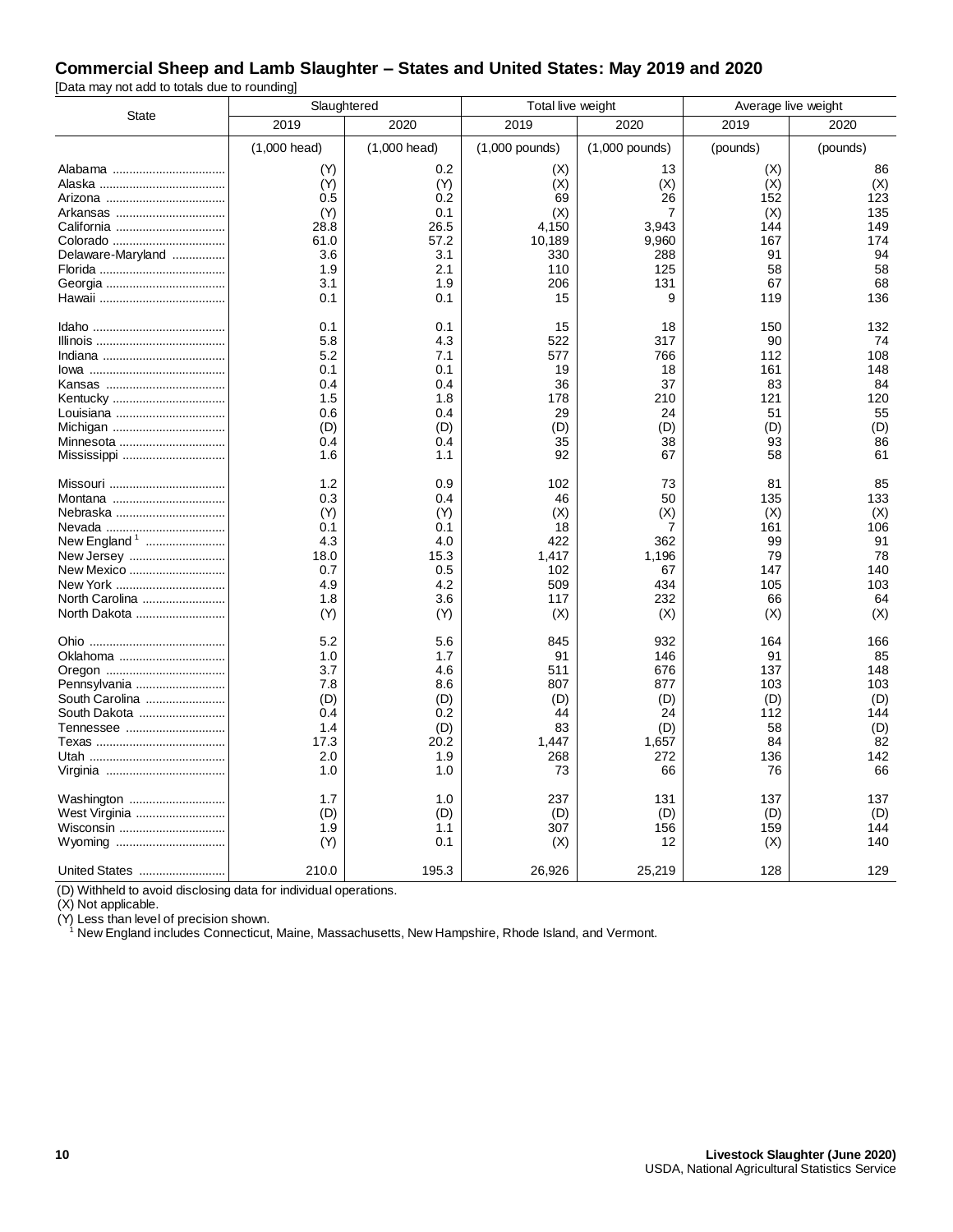# **Livestock Slaughtered Under Federal Inspection by Class – United States**

[Data may not add to totals due to rounding]

| <b>Class</b>      | May              | April            | May              | January to May   |                  | May                   | April                 | May                   |                       | January to May        |
|-------------------|------------------|------------------|------------------|------------------|------------------|-----------------------|-----------------------|-----------------------|-----------------------|-----------------------|
|                   | 2019             | 2020             | 2020             | 2019             | 2020             | 2019                  | 2020                  | 2020                  | 2019                  | 2020                  |
|                   | (1,000)<br>head) | (1,000)<br>head) | (1,000)<br>head) | (1,000)<br>head) | (1,000)<br>head) | (percent of<br>total) | (percent of<br>total) | (percent of<br>total) | (percent of<br>total) | (percent of<br>total) |
| Cattle            |                  |                  |                  |                  |                  |                       |                       |                       |                       |                       |
| Steers            | 1,523.5          | 1,024.7          | 1,096.2          | 6,672.7          | 6,086.2          | 52.5                  | 46.8                  | 49.3                  | 49.4                  | 48.0                  |
| Heifers           | 802.1            | 629.0            | 603.3            | 3,949.9          | 3,750.8          | 27.7                  | 28.7                  | 27.1                  | 29.3                  | 29.6                  |
| All cows          | 526.2            | 499.3            | 483.5            | 2,672.6          | 2,651.7          | 18.1                  | 22.8                  | 21.8                  | 19.8                  | 20.9                  |
| Dairy cows        | 258.1            | 279.4            | 233.3            | 1,406.4          | 1,365.3          | 8.9                   | 12.8                  | 10.5                  | 10.4                  | 10.8                  |
| Other cows        | 268.1            | 219.9            | 250.2            | 1,266.3          | 1,286.4          | 9.2                   | 10.0                  | 11.3                  | 9.4                   | 10.1                  |
| <b>Bulls</b><br>  | 48.1             | 36.1             | 39.4             | 204.8            | 190.8            | 1.7                   | 1.6                   | 1.8                   | 1.5                   | 1.5                   |
| Total             | 2,899.9          | 2,189.1          | 2,222.5          | 13,500.1         | 12,679.5         | 100.0                 | 100.0                 | 100.0                 | 100.0                 | 100.0                 |
| <b>Calves and</b> |                  |                  |                  |                  |                  |                       |                       |                       |                       |                       |
| vealers           | 45.5             | 32.6             | 31.7             | 233.8            | 195.0            | 100.0                 | 100.0                 | 100.0                 | 100.0                 | 100.0                 |
| <b>Hogs</b>       |                  |                  |                  |                  |                  |                       |                       |                       |                       |                       |
| Barrows and       |                  |                  |                  |                  |                  |                       |                       |                       |                       |                       |
| gilts             | 10,015.8         | 9,032.9          | 8,218.7          | 51,111.3         | 50,660.0         | 97.2                  | 96.6                  | 96.5                  | 97.3                  | 97.1                  |
| Sows              | 252.6            | 291.9            | 277.7            | 1,256.9          | 1.384.1          | 2.5                   | 3.1                   | 3.3                   | 2.4                   | 2.7                   |
| Boars             | 32.9             | 28.0             | 19.8             | 161.4            | 138.2            | 0.3                   | 0.3                   | 0.2                   | 0.3                   | 0.3                   |
| Total             | 10,301.3         | 9,352.8          | 8,516.3          | 52,529.5         | 52,182.3         | 100.0                 | 100.0                 | 100.0                 | 100.0                 | 100.0                 |
| Sheep             |                  |                  |                  |                  |                  |                       |                       |                       |                       |                       |
| Mature            |                  |                  |                  |                  |                  |                       |                       |                       |                       |                       |
| sheep             | 10.9             | 9.1              | 9.1              | 45.7             | 44.1             | 6.0                   | 5.9                   | 5.5                   | 5.3                   | 5.6                   |
| Lambs and         |                  |                  |                  |                  |                  |                       |                       |                       |                       |                       |
| yearlings         | 171.2            | 145.0            | 157.4            | 823.0            | 745.4            | 94.0                  | 94.1                  | 94.5                  | 94.7                  | 94.4                  |
| Total             | 182.0            | 154.1            | 166.6            | 868.6            | 789.5            | 100.0                 | 100.0                 | 100.0                 | 100.0                 | 100.0                 |

#### **Federally Inspected Slaughter Average Dressed Weight by Class – United States**

[Data may not add to totals due to rounding]

|                                                                                   | May                             | April                           | May                             | January to May                  |                                 |
|-----------------------------------------------------------------------------------|---------------------------------|---------------------------------|---------------------------------|---------------------------------|---------------------------------|
| Class                                                                             | 2019                            | 2020                            | 2020                            | 2019                            | 2020                            |
|                                                                                   | (pounds)                        | (pounds)                        | (pounds)                        | (pounds)                        | (pounds)                        |
| Cattle<br>Steers <sup>1</sup><br>Heifers<br>All cows <sup>1</sup><br><b>Bulls</b> | 795<br>847<br>788<br>645<br>894 | 816<br>889<br>823<br>652<br>889 | 824<br>896<br>828<br>652<br>885 | 807<br>867<br>807<br>648<br>883 | 826<br>898<br>830<br>652<br>874 |
|                                                                                   | 136                             | 144                             | 159                             | 129                             | 137                             |
|                                                                                   | 215<br>212<br>307<br>194        | 216<br>213<br>305<br>197        | 219<br>216<br>303<br>200        | 215<br>213<br>304<br>187        | 216<br>214<br>304<br>194        |
|                                                                                   | 66<br>66<br>67                  | 64<br>66<br>64                  | 68<br>66<br>68                  | 68<br>65<br>69                  | 67<br>66<br>67                  |

<sup>1</sup> Included in cattle average dressed weight.<br><sup>2</sup> Included in hog average dressed weight.<br><sup>3</sup> Included in sheep average dressed weight.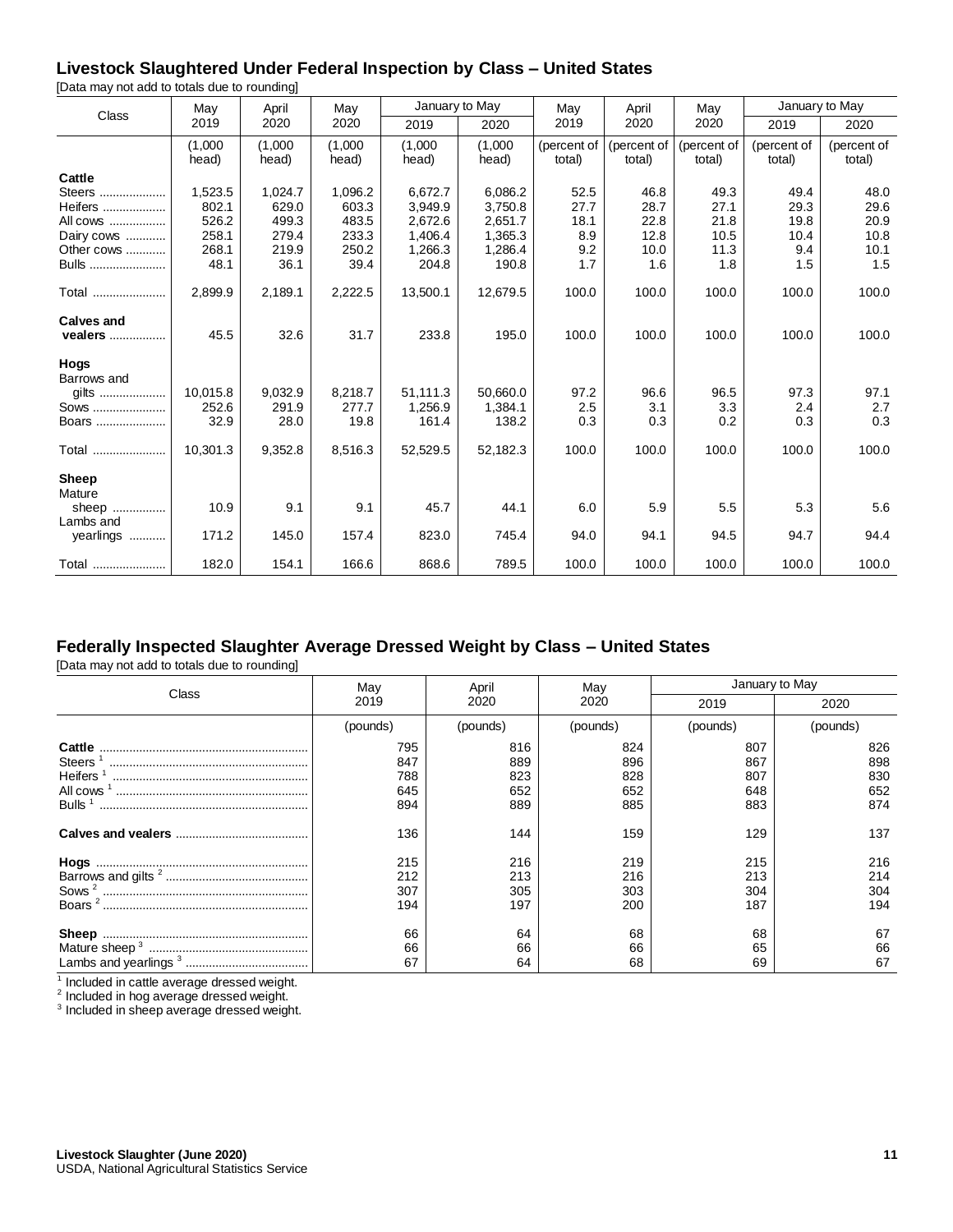#### **Federally Inspected Slaughter – Regions and United States: May 2020**

[Data may not add to totals due to rounding]

| Standard               |                                                                                   |                                               |                                       |                                                                       | Cattle                               |                                                                    |                                    |                                                                          |                                      |                                                                    | Calves                                                                   |
|------------------------|-----------------------------------------------------------------------------------|-----------------------------------------------|---------------------------------------|-----------------------------------------------------------------------|--------------------------------------|--------------------------------------------------------------------|------------------------------------|--------------------------------------------------------------------------|--------------------------------------|--------------------------------------------------------------------|--------------------------------------------------------------------------|
| federal<br>regions $1$ | Total                                                                             | <b>Steers</b>                                 | Heifers                               |                                                                       | All                                  | Cows<br>Dairy                                                      |                                    | Other                                                                    |                                      | <b>Bulls</b>                                                       | Total                                                                    |
|                        | $(1,000$ head)                                                                    | $(1,000 \text{ head})$                        | $(1,000 \text{ head})$                |                                                                       | $(1,000 \text{ head})$               |                                                                    | $(1,000 \text{ head})$             | $(1,000 \text{ head})$                                                   |                                      | $(1,000$ head)                                                     | $(1,000$ head)                                                           |
| $\overline{2}$         | 3.1<br>7.9<br>93.8<br>68.1<br>220.0                                               | 1.3<br>2.4<br>37.6<br>6.4<br>118.0            | (D)<br>1.8<br>4.0<br>1.8<br>(D)       |                                                                       | 0.6<br>3.3<br>48.9<br>51.9<br>66.2   |                                                                    | 0.3<br>3.1<br>38.9<br>16.4<br>42.8 |                                                                          | 0.3<br>0.3<br>10.1<br>35.4<br>23.4   | (D)<br>0.3<br>3.2<br>8.1<br>(D)                                    | 0.2<br>6.8<br>8.9<br>0.3<br>8.4                                          |
|                        | 375.4<br>906.8<br>261.4<br>171.6<br>114.3                                         | 175.5<br>505.4<br>145.3<br>75.0<br>29.4       | 95.0<br>337.9<br>81.8<br>19.9<br>29.3 |                                                                       | 96.6<br>56.5<br>32.5<br>74.1<br>52.9 |                                                                    | 29.0<br>6.5<br>9.8<br>56.3<br>30.2 |                                                                          | 67.6<br>50.0<br>22.7<br>17.8<br>22.7 | 8.4<br>7.1<br>1.9<br>2.6<br>2.8                                    | 0.1<br>(Y)<br>(Y)<br>4.4<br>2.6                                          |
| United States          | 2,222.5                                                                           | 1,096.2                                       | 603.3                                 |                                                                       | 483.5                                |                                                                    | 233.3                              |                                                                          | 250.2                                | 39.4                                                               | 31.7                                                                     |
|                        |                                                                                   |                                               | Hogs                                  |                                                                       |                                      |                                                                    |                                    |                                                                          |                                      | Sheep                                                              |                                                                          |
|                        | Total                                                                             | <b>Barrows</b><br>and gilts                   | Sows                                  |                                                                       | <b>Boars</b>                         |                                                                    |                                    | Total                                                                    |                                      | Mature<br>sheep                                                    | Lambs and<br>yearlings                                                   |
|                        | $(1,000 \text{ head})$                                                            | $(1,000$ head)                                | $(1,000 \text{ head})$                |                                                                       | $(1,000 \text{ head})$               |                                                                    |                                    | $(1,000 \text{ head})$                                                   |                                      | $(1,000 \text{ head})$                                             | $(1,000$ head)                                                           |
| 4<br>5.<br>            | 2.4<br>5.7<br>479.3<br>(D)<br>2,629.6<br>380.5<br>3,646.3<br>(D)<br>204.9<br>28.8 | 478.0<br>2,481.5<br>380.4<br>3,583.6<br>204.8 | 2.4<br>5.6<br>(D)<br>(D)<br>28.7      | (Y)<br>(Y)<br>(D)<br>(D)<br>143.6<br>0.1<br>52.9<br>1.1<br>(Y)<br>(Y) |                                      | (Y)<br>(Y)<br>(D)<br>(D)<br>4.5<br>(Y)<br>9.9<br>(Y)<br>(Y)<br>(Y) |                                    | 3.9<br>19.1<br>12.9<br>11.4<br>23.9<br>5.5<br>1.1<br>58.8<br>25.2<br>4.8 |                                      | 0.2<br>2.1<br>1.1<br>1.2<br>2.1<br>0.3<br>(Y)<br>1.4<br>0.7<br>0.1 | 3.6<br>17.0<br>11.9<br>10.1<br>21.8<br>5.2<br>1.1<br>57.4<br>24.5<br>4.7 |
| United States          | 8,516.3                                                                           | 8,218.7                                       |                                       | 277.7                                                                 |                                      | 19.8                                                               |                                    | 166.6                                                                    |                                      | 9.1                                                                | 157.4                                                                    |

(D) Withheld to avoid disclosing data for individual operations.

(Y) Less than level of precision shown.

<sup>1</sup> States included in regions are as follows: 1 - Connecticut, Maine, Massachusetts, New Hampshire, Rhode Island, Vermont; 2 - New Jersey, New York; 3 - Delaware-Maryland, Pennsylvania, Virginia, West Virginia; 4 - Alabama, Florida, Georgia, Kentucky, Mississippi, North Carolina, South Carolina, Tennessee; 5 - Illinois, Indiana, Michigan, Minnesota, Ohio, Wisconsin; 6 - Arkansas, Louisiana, New Mexico, Oklahoma, Texas; 7 - Iowa, Kansas, Missouri, Nebraska; 8- Colorado, Montana, North Dakota, South Dakota, Utah, Wyoming; 9 - Arizona, California, Hawaii, Nevada; 10 - Alaska, Idaho, Oregon, Washington.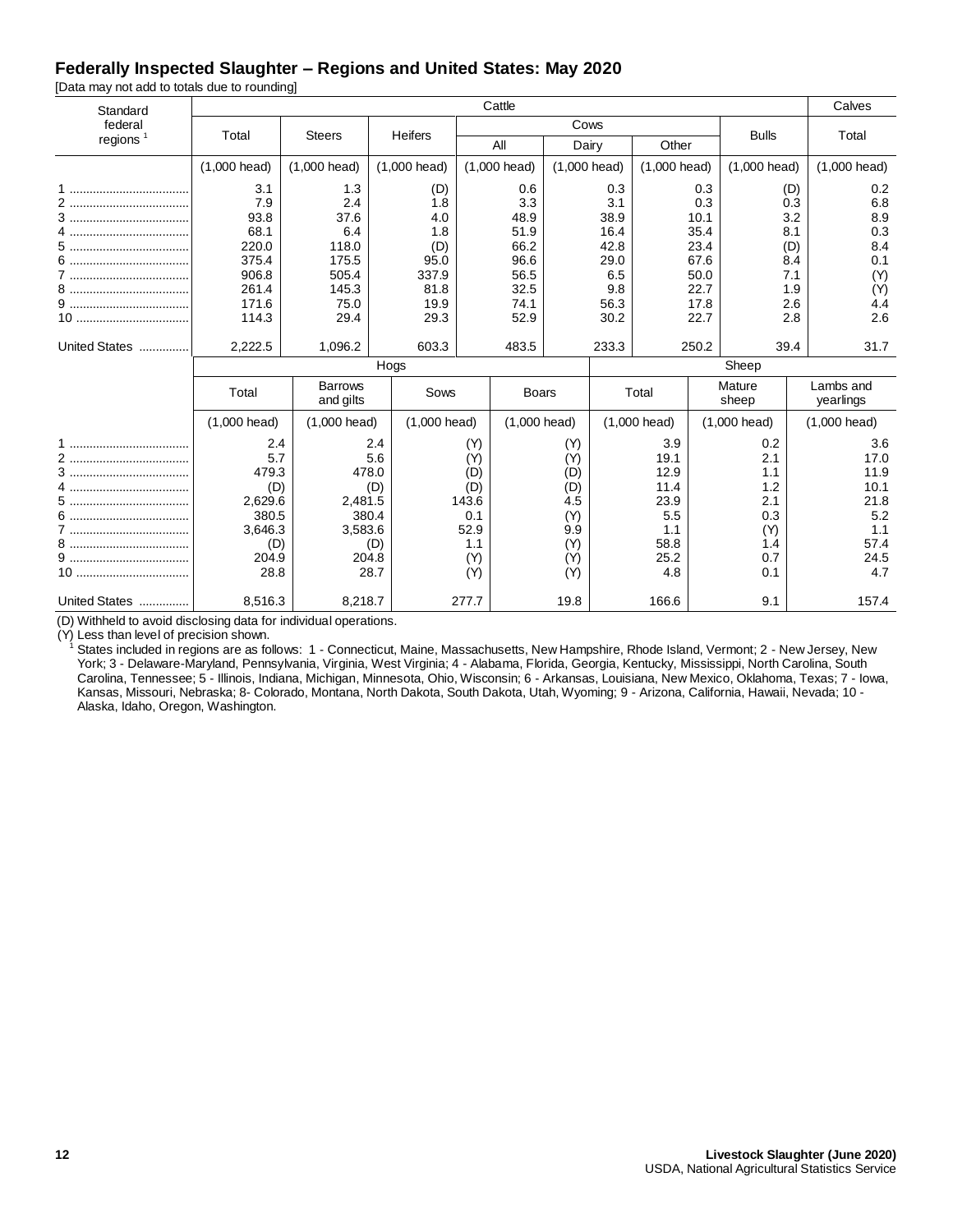#### **Federally Inspected Slaughter – Regions and United States: January to May 2020**

[Data may not add to totals due to rounding]

| Standard             | Cattle         |                             |                        |                |                |              |                |                        |                        |              |                        | Calves |                        |  |
|----------------------|----------------|-----------------------------|------------------------|----------------|----------------|--------------|----------------|------------------------|------------------------|--------------|------------------------|--------|------------------------|--|
| federal              | Total          | <b>Steers</b>               | <b>Heifers</b>         |                | Cows           |              |                |                        |                        | <b>Bulls</b> |                        | Total  |                        |  |
| regions <sup>1</sup> |                |                             |                        |                | All            |              | Dairy          |                        | Other                  |              |                        |        |                        |  |
|                      | $(1,000$ head) | $(1,000$ head)              | $(1,000 \text{ head})$ |                | $(1,000$ head) |              |                | $(1,000 \text{ head})$ | $(1,000 \text{ head})$ |              | $(1,000 \text{ head})$ |        | $(1,000 \text{ head})$ |  |
|                      | 12.8           | 5.4                         |                        | (D)            |                | 2.6          |                | 1.3                    |                        | 1.3          | (D)                    |        | 1.4                    |  |
|                      | 35.5           | 10.0                        |                        | 8.2            |                | 15.6         |                | 14.5                   |                        | 1.1          |                        | 1.7    | 45.4                   |  |
|                      | 450.3          | 147.6                       |                        | 17.1           |                | 269.7        |                | 216.9                  |                        | 52.8         | 15.9                   |        | 41.0                   |  |
|                      | 326.5          | 22.1                        |                        | 7.6            |                | 258.6        |                | 79.2                   |                        | 179.4        | 38.3                   |        | 1.2                    |  |
|                      | 1,252.5        | 583.0                       |                        | (D)            |                | 483.5        |                | 297.0                  |                        | 186.5        | (D)                    |        | 62.7                   |  |
|                      | 2,259.6        | 1,071.5                     |                        | 693.7          |                | 454.1        |                | 160.8                  |                        | 293.4        | 40.3                   |        | 0.5                    |  |
|                      | 5,425.1        | 2,979.9                     |                        | 2,118.0        |                | 294.9        |                | 41.4                   |                        | 253.5        | 32.4                   |        | 0.3                    |  |
|                      | 1,360.6        | 685.0                       |                        | 491.5          |                | 178.8        |                | 44.2                   |                        | 134.6        |                        | 5.3    | (Y)                    |  |
|                      | 923.8          | 394.5                       |                        | 98.0           |                | 419.5        |                | 351.0                  |                        | 68.5         | 11.8                   |        | 21.5                   |  |
|                      | 632.7          | 187.3                       |                        | 159.3          |                | 274.3        |                | 159.1                  |                        | 115.2        | 11.8                   |        | 20.9                   |  |
| United States        | 12,679.5       | 6,086.2                     |                        | 3,750.8        |                | 2,651.7      |                | 1,365.3                |                        | 1,286.4      | 190.8                  |        | 195.0                  |  |
|                      |                | Hogs                        |                        |                |                |              |                |                        | Sheep                  |              |                        |        |                        |  |
|                      | Total          | <b>Barrows</b><br>and gilts |                        | Sows           |                | <b>Boars</b> |                | Total                  |                        |              | Mature<br>sheep        |        | Lambs and<br>yearlings |  |
|                      | $(1,000$ head) | $(1,000$ head)              |                        | $(1,000$ head) |                |              | $(1,000$ head) |                        | $(1,000 \text{ head})$ |              | $(1,000 \text{ head})$ |        | $(1,000$ head)         |  |
|                      |                | 11.3                        | 11.1                   |                | 0.2            |              | 0.1            |                        | 15.9                   |              | 0.8                    |        | 15.1                   |  |
|                      |                | 36.2                        | 36.0                   | 0.2            |                | (Y)          |                |                        | 85.6                   |              | 9.3                    |        | 76.2                   |  |
|                      | 2,466.7        |                             | 2,461.2                |                | (D)            |              | (D)            |                        | 59.8                   |              | 6.5                    |        | 53.3                   |  |
|                      |                | (D)                         | (D)                    |                | (D)            |              | (D)            |                        | 50.4                   |              | 5.3                    |        | 45.0                   |  |
|                      | 15.173.7       |                             | 14,490.6               |                | 658.8          |              | 24.3           |                        | 120.6                  |              | 9.1                    |        | 111.5                  |  |
|                      | 2,411.4        |                             | 2,411.0                |                | 0.4            |              | 0.1            |                        | 22.3                   |              | 1.2                    |        | 21.1                   |  |
|                      | 22,697.4       |                             | 22,300.7               |                | 315.2          |              | 81.5           |                        | 5.8                    |              | 0.1                    |        | 5.7                    |  |
|                      |                | (D)                         | (D)                    |                | 3.9            |              | 0.1            |                        | 294.3                  |              | 7.9                    |        | 286.5                  |  |
|                      | 1,088.2        |                             | 1,088.0                |                | 0.2            |              | (Y)            |                        | 113.4                  |              | 2.9                    |        | 110.5                  |  |
|                      | 144.1          |                             | 143.8                  |                | 0.3            |              | 0.1            |                        | 21.5                   |              | 0.9                    |        | 20.5                   |  |
| United States        | 52,182.3       |                             | 50,660.0               |                | 1,384.1        |              | 138.2          |                        | 789.5                  |              | 44.1                   |        | 745.4                  |  |

(D) Withheld to avoid disclosing data for individual operations.

(Y) Less than level of precision shown.

States included in regions are as follows: 1 - Connecticut, Maine, Massachusetts, New Hampshire, Rhode Island, Vermont; 2 - New Jersey, New York; 3 - Delaware-Maryland, Pennsylvania, Virginia, West Virginia; 4 - Alabama, Florida, Georgia, Kentucky, Mississippi, North Carolina, South Carolina, Tennessee; 5 - Illinois, Indiana, Michigan, Minnesota, Ohio, Wisconsin; 6 - Arkansas, Louisiana, New Mexico, Oklahoma, Texas; 7 - Iowa, Kansas, Missouri, Nebraska; 8- Colorado, Montana, North Dakota, South Dakota, Utah, Wyoming; 9 - Arizona, California, Hawaii, Nevada; 10 - Alaska, Idaho, Oregon, Washington.

#### **Federally Inspected Slaughter Percent of Total Commercial Slaughter – United States**

| <b>Species</b> | May          | April        | May          | January to May |              |  |  |
|----------------|--------------|--------------|--------------|----------------|--------------|--|--|
|                | 2019         | 2020         | 2020         | 2019           | 2020         |  |  |
|                | (percent)    | (percent)    | (percent)    | (percent)      | (percent)    |  |  |
| Cattle         | 98.7         | 97.8         | 97.6         | 98.5           | 98.2         |  |  |
| Calves         | 98.5<br>99.5 | 97.3<br>99.4 | 97.7<br>99.2 | 98.6<br>99.5   | 98.1<br>99.4 |  |  |
|                | 86.7         | 85.2         | 85.3         | 87.6           | 86.8         |  |  |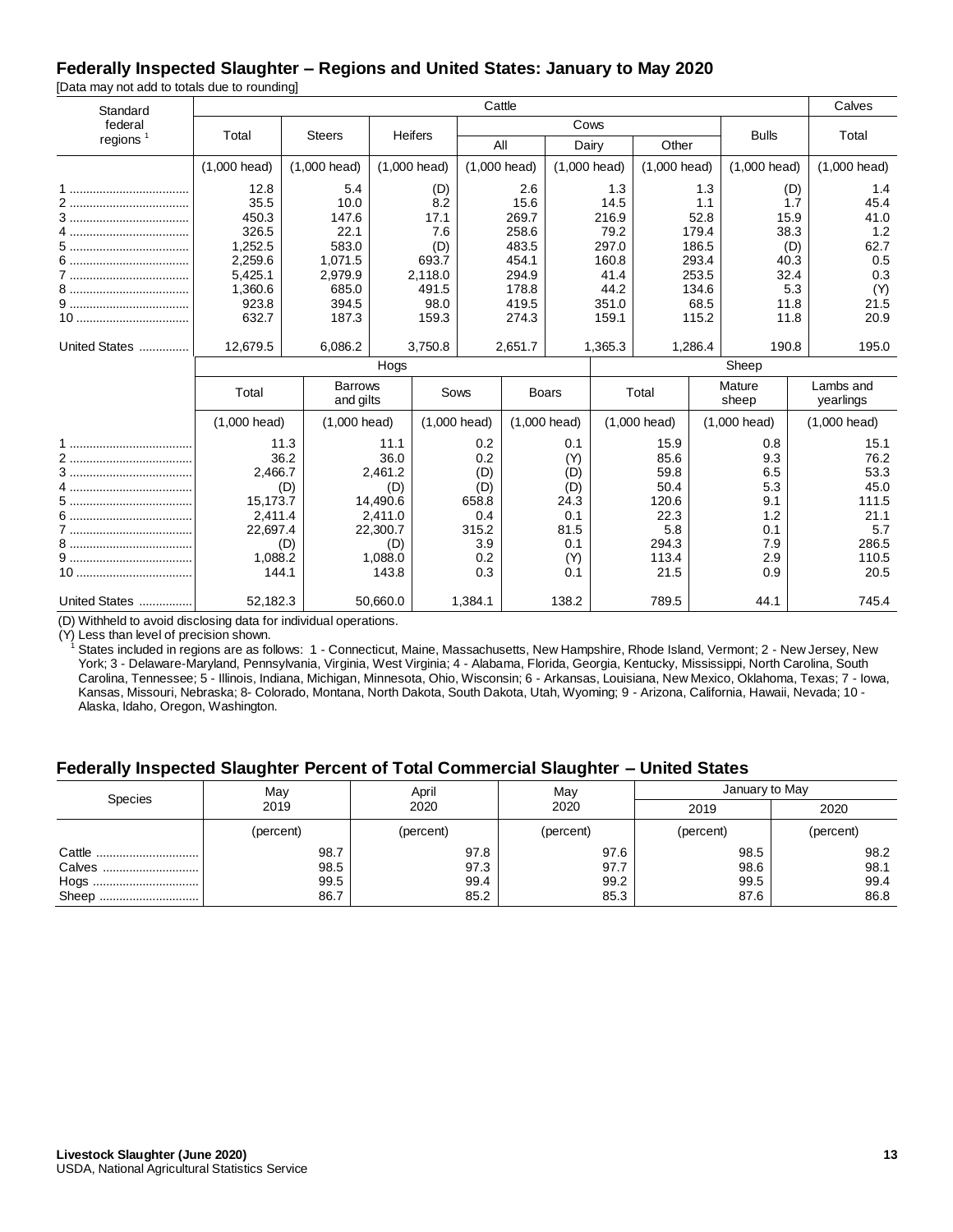#### **Statistical Methodology**

**Data Sources:** Primary data for the *Livestock Slaughter* publication are obtained from electronic reports completed by inspectors from the Food Safety and Inspection Service (FSIS), USDA, which provide daily counts of animals slaughtered in Federally Inspected (FI) plants, in addition to total live and dressed weights. These counts are combined with data from State-administered Non-Federally Inspected (NFI) slaughter plants to derive total commercial slaughter estimates.

There are approximately 800 livestock slaughter plants in the United States operating under Federal Inspection and about 1,900 Non-Federally Inspected (State-inspected or custom-exempt) slaughter plants. Slaughter from State-inspected Talmedge-Aiken plants is included in FI totals (see Terms and Definitions, page 15). To prevent duplication in reporting between FI and NFI plants and assure all FI plants are included, certificates prepared by FSIS identifying operating status are constantly monitored.

**Revision Policy:** Number of head slaughtered, live weights, and dressed weights are subject to revision the following month after the monthly release. Annual totals are published in the slaughter summary each April which includes any revisions made to current and previous year's published data. Revisions are generally the result of late reports received from slaughter plants and are usually less than one-half of one percent. No revisions will be made to the previous year's data after the publication of the annual summary in April.

**Procedures and Reliability:** The livestock slaughter data is obtained electronically on a daily basis and summarized approximately two weeks after the week of slaughter. A computer program compares each plant's data with the historical data for that plant. Data are checked for unusual values for head kill, patterns of kill, average weights, and dressing percent, based on each plant's past operating profile. In addition, the computer program provides a listing of missing reports for follow-up contact with FSIS. Average live and dressed weights and dressing percentages by State are compared with the previous weeks as an additional check. Fluctuations are frequently the result of plants permanently or temporarily closing and a shift in the species reported.

The FSIS District Veterinary Medical Specialists (DVMS) are contacted by e-mail or telephone for missing or potentially erroneous slaughter data. This assures that plants slaughtering a large number of head or several species are accounted for each week. Any corrections FSIS makes to the slaughter data are included in the summary.

Computer imputation may be necessary for incomplete reports. The imputation of live and dressed weights is based on the current week reported data of plants of similar size and location. Imputation for live and dressed weight data for cattle and hogs is less than 10 percent and 7 percent, respectively. The imputation for calves and sheep is more frequent and variable. If no data is received electronically or by other means, for plants slaughtering fewer than 50 total head weekly of only one species, data are imputed. The imputation of head for any plant is based on the historical data for that particular plant. The imputation of head slaughtered is rare but when necessary, the imputed head kill for missing plants usually is less than 1 percent of the United States head kill totals.

FI data are summarized weekly and accumulated to a monthly total for this release. These weekly totals are published by USDA's Agricultural Marketing Service (AMS) in **Livestock, Meat, Wool Market News**, Weekly Summary, and statistics are also available on the NASS website. NFI data are summarized monthly only.

Livestock slaughter estimates are based on a census of operating plants and therefore, have no sampling error. However, they may be subject to non-sampling errors such as omissions, duplications and mistakes in reporting, recording and processing the data. These errors are minimized through rigid quality controls in the computer edit program and summarization process, and a careful review of all reported data for consistency and reasonableness.

No data are published when an individual plant's data could be divulged. If not published, as indicated with a (D), these data are still included in United States and region totals. A review of the data is made annually to determine the publishable data.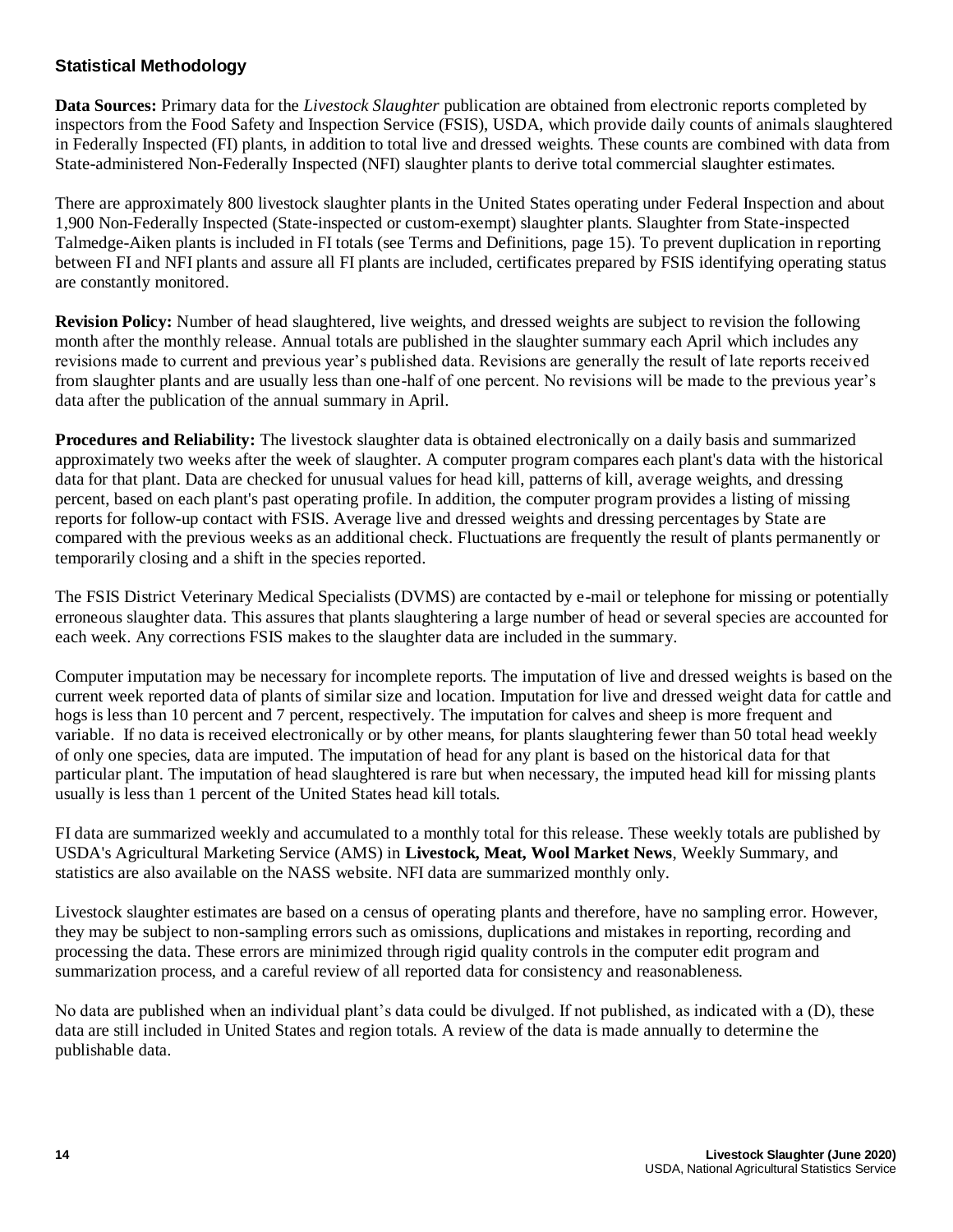## **Terms and Definitions Used for Livestock Slaughter Estimates**

**Average Live Weight:** The weight of the whole animal, before slaughter. Excludes post-mortem condemnations.

**Commercial Production:** Includes slaughter and meat production in federally inspected and other plants, but excludes animals slaughtered on farms. Based on packers' dressed weights.

**Custom-Exempt Plants:** Plants that do not sell meat but operate on a custom basis only are custom-exempt. The animals and meat are not inspected, but the facilities must meet health standards. These are considered NFI plants and head kill is included in NFI totals.

**Dressed Weight:** The weight of a chilled animal carcass. Beef with kidney knob in; veal with hide off; lamb and mutton with pluck out; pork with leaf fat and kidneys out, jowls on and head off.

**Dressing Percent:** Usually expressed as a percentage yield of chilled carcass in relation to the weight of the live animal on hoof. For example, a live hog that weighed 200 pounds on hoof and yielded a carcass weighing 140 pounds would have a dressing percentage of 70.

**Federally Inspected (FI) Plants:** Plants that transport meat interstate must employ federal inspectors to assure compliance with USDA standards. Any state whose commercial plants operate entirely under federal inspection may still have custom-exempt establishments for which NFI estimates are made.

**Food and Meat Inspection:** Includes examination, checking, or testing of a carcass and/or meat against established government standards and involves checking the facility for cleanliness, health of animals, or parts of animals and quality of the meat produced.

**Non-Federally Inspected (NFI) Plants:** Plants which sell and transport only intrastate. State inspectors assure compliance with individual state standards for these NFI plants. Mobile slaughtering units are excluded and are considered farm slaughter.

**Number of Head:** Includes post-mortem condemnations.

**Plant, Slaughter:** An establishment where animals are killed and butchered.

**Red Meat:** Red meat production is the carcass weight after slaughter excluding condemnation and is comprised of beef, veal, pork, and lamb and mutton. The FI red meat production is equal to the total carcass weight after slaughter. The NFI meat production formula is (NFI head kill) X (live weight) X (FI dressing percentage) = NFI red meat production.

**Slaughter:** Killing and butchering of animals primarily for food.

**Slaughter, Farm:** Animals slaughtered on farms primarily for home consumption. Excludes custom slaughter for farmers at commercial establishments, but includes mobile slaughtering on farms. These estimates appear only in the annual slaughter release.

**Talmedge-Aiken (TA) Plants:** Slaughter plants in which USDA is responsible for inspection. However, federal inspection is carried out by State employees. These plants are considered to be federally inspected.

**Total Live Weight:** The total weight of live animals, before slaughter. Excludes post-mortem condemnations.

**Wholesome Meat Act:** Legislation that specifies that all meat produced for sale in the United States must be inspected. Meat that is transported interstate must be inspected in compliance with Federal (USDA) Standards.